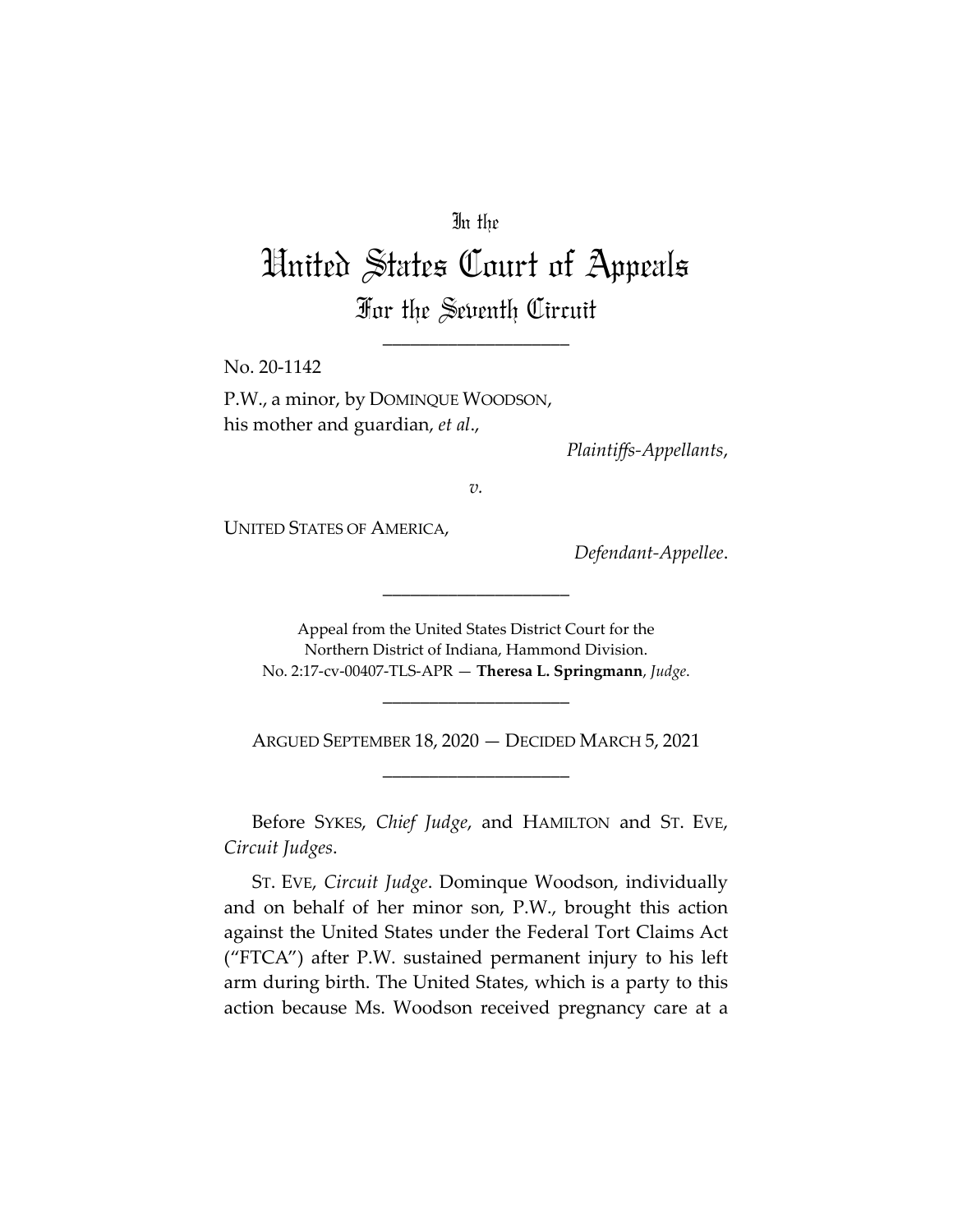federally funded health center, moved to dismiss the action, or, in the alternative, for summary judgment, arguing that the Plaintiffs' claims were untimely. The district court granted summary judgment to the United States, and we affirm.

### **I. Background**

#### **A. Factual Background**

Beginning in May 2013, and throughout the remainder of her pregnancy, Ms. Woodson received prenatal treatment from Dr. Keith Ramsey at NorthShore Health Centers. Dr. Ramsey wore a NorthShore nametag every time he treated her at NorthShore. During the course of treatment, Dr. Ramsey informed Ms. Woodson that she would likely need to deliver her baby by C-section because of the size of the baby. Ms. Woodson went into labor on December 7, 2013 and went to Anonymous Hospital to give birth to P.W.

Consistent with the delivery plan that she discussed with Dr. Ramsey, Ms. Woodson requested a C-section. For some reason, Dr. Ramsey diverged from the delivery plan and instead delivered P.W. vaginally. According to Ms. Woodson, the delivery was "traumatic." P.W. "got stuck on the way out" and had to be "yanked" out "with great force." Once P.W. was born, Ms. Woodson noticed immediately that something was wrong with his left arm—it "just sagged down to his side" and he appeared unable to move it.

Shortly after giving birth, Ms. Woodson raised her concerns about P.W.'s arm with Dr. Ramsey. Dr. Ramsey told Ms. Woodson that P.W.'s arm "may get better" and that he "may grow into it." Contrary to Dr. Ramsey's prediction, however, P.W.'s arm did not improve. After multiple follow-up visits with Dr. Ramsey and other healthcare providers over the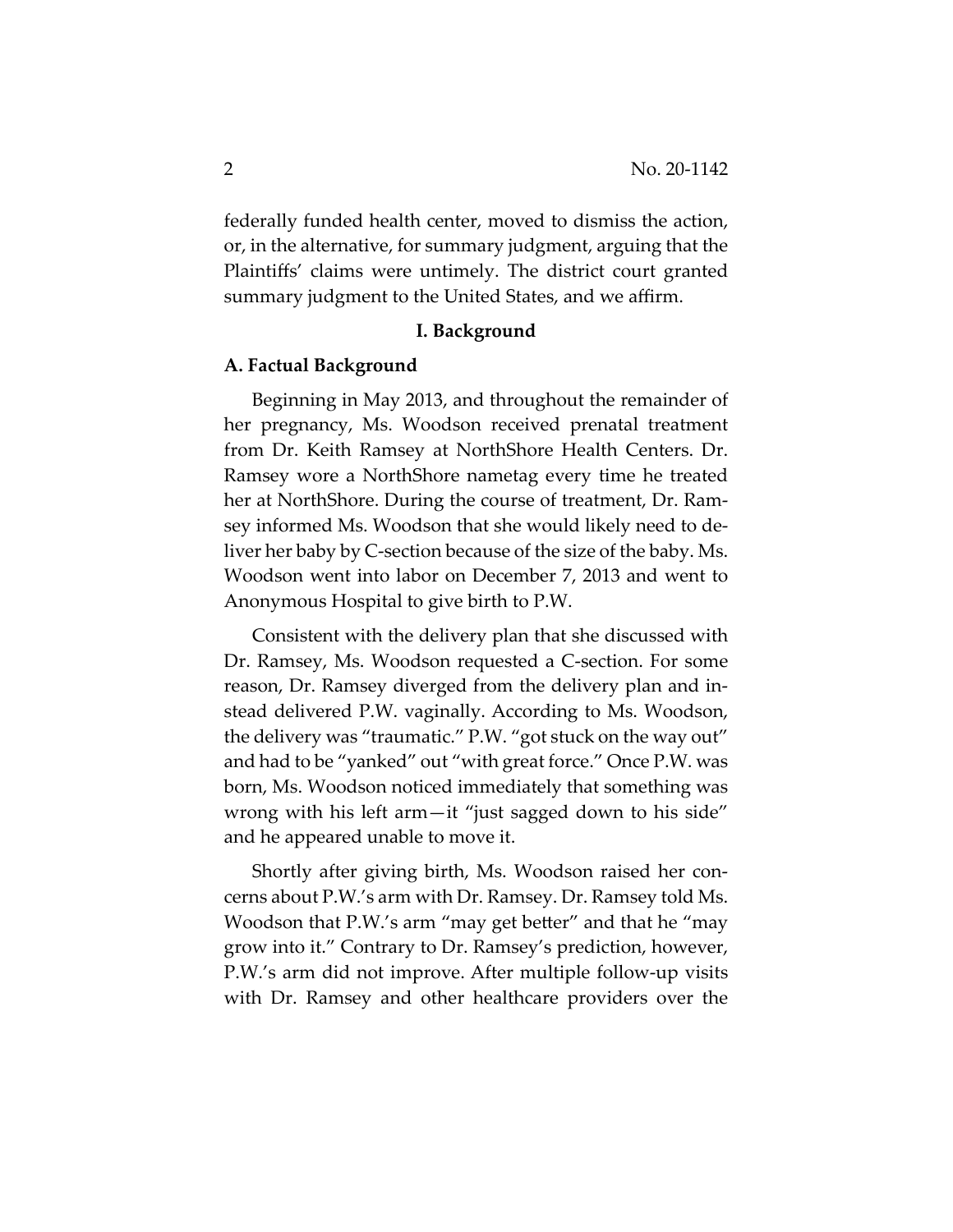course of several months, Ms. Woodson decided to consult an attorney about her son's condition. Ms. Woodson retained Walter Sandoval as counsel on May 30, 2014, seeking to bring claims against Dr. Ramsey, NorthShore, and Anonymous Hospital.

NorthShore is a Federally-qualified health center ("FQHC") that receives federal funding and grant money from the United States Public Health Service under 42 U.S.C. § 1396d(l)(2)(B). NorthShore's status as an FQHC means that its employees are deemed employees of the Public Health Service and covered against malpractice claims under the FTCA. 42 U.S.C. § 233(g). The federal government maintains an online public database listing recipients of federal funding whose employees may be deemed employees of the Public Health Service for purposes of FTCA coverage. *See* data.hrsa.gov/tools/ftca-search-tool. NorthShore appears in this database. Sandoval, however, failed to recognize NorthShore's status as an FQHC. According to Sandoval, none of Ms. Woodson's medical records "indicated that NorthShore was a federal clinic, that Dr. Ramsey was an employee of NorthShore, or that Dr. Ramsey was a government employee."

Sandoval researched information in the public domain— Dr. Ramsey's independent website, NorthShore's website, and the United States Public Health Service's website—none of which, according to Sandoval, represented Dr. Ramsey as an employee of NorthShore or identified NorthShore as a federal clinic. Although NorthShore's website listed Dr. Ramsey as one of its doctors, Sandoval did not understand that to mean that he was a NorthShore employee. And while NorthShore's website had a logo with the label, "Community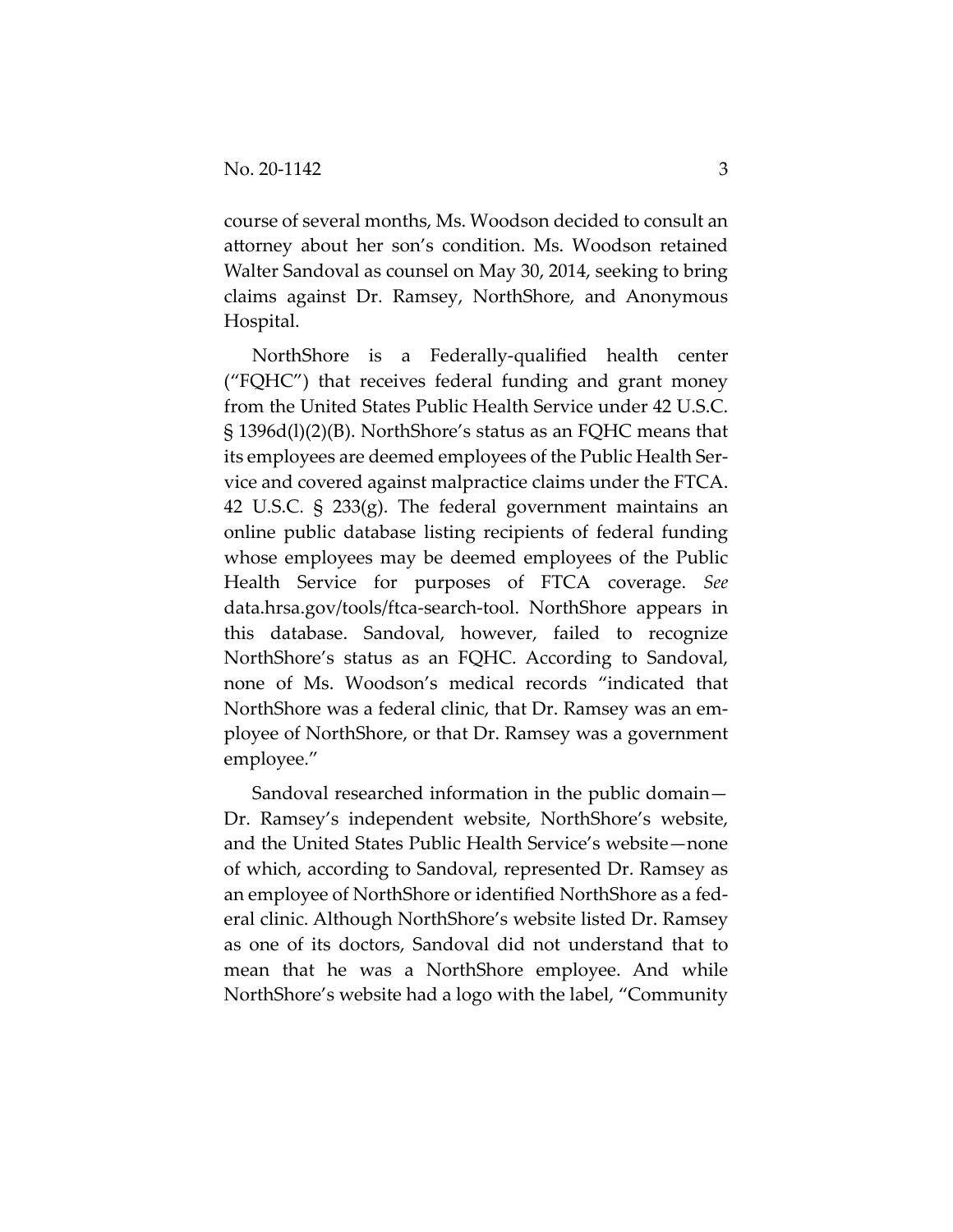Health Center FQHC," Sandoval claims he was unaware of NorthShore's federal status because the website did not specifically indicate that the clinic was an "FTCA Deemed Facility" when Ms. Woodson retained him as counsel.

Sandoval also reviewed the Indiana Department of Insurance ("IDOI") and Indiana Patient's Compensation Fund online databases and learned that Dr. Ramsey and Anonymous Hospital were "qualified" providers under the Indiana Medical Malpractice Act. Sandoval apparently misunderstood this "qualified" status under Indiana law as precluding any potential federal status.

### **B. Procedural Background**

On December 18, 2014, Plaintiffs filed a proposed complaint against Dr. Ramsey and Anonymous Hospital with the IDOI, alleging that Dr. Ramsey and Anonymous Hospital negligently rendered prenatal and delivery care.1 The IDOI responded to Sandoval on January 1, 2015, confirming that Dr. Ramsey and Anonymous Hospital were "qualified" providers under the Medical Malpractice Act, and informing Sandoval that it had forwarded copies of the complaint to Dr. Ramsey and his insurance carrier. These claims remain pending and no person or entity has appeared on Dr. Ramsey's behalf.

On December 16, 2015, counsel for NorthShore informed Sandoval that NorthShore was a federally funded health center, and that Dr. Ramsey was a federal employee. Plaintiffs

 $1$  To bring an action for malpractice under the Indiana Medical Malpractice Act, a plaintiff must first file a proposed complaint with the IDOI. Ind. Code § 34-18-8-4.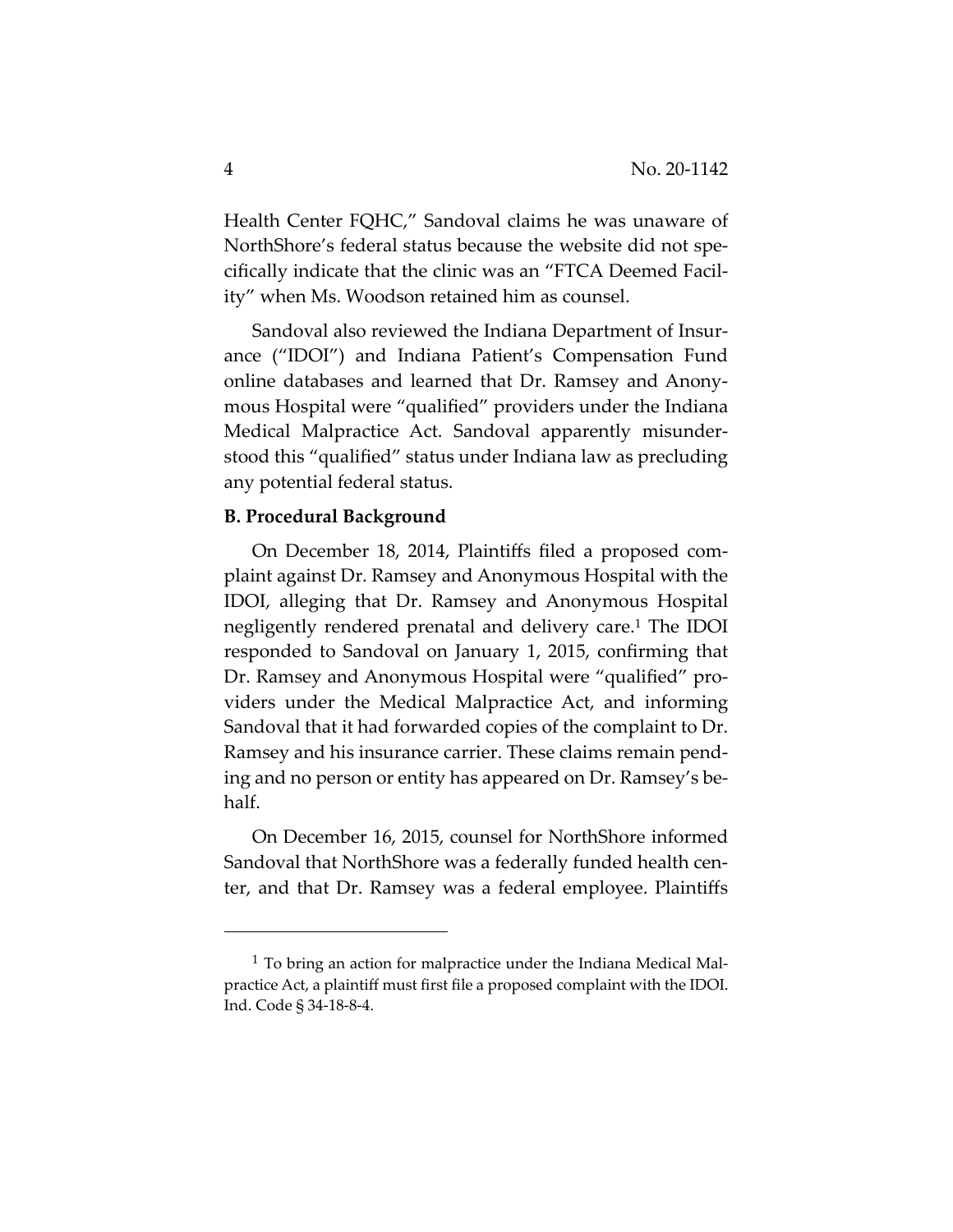then filed administrative tort claims with the Department of Health and Human Services ("HHS") on February 19, 2016. HHS denied their claims on April 26, 2017.

On October 26, 2017—nearly three years after P.W.'s birth—Plaintiffs filed this action in the United States District Court for the Northern District of Indiana, alleging negligent prenatal care and delivery of P.W. against both the United States and Anonymous Hospital. The United States moved to dismiss the complaint, or, alternatively, for summary judgment. Treating the United States' motion as one for summary judgment, the district court determined that Plaintiffs' claims accrued on December 7, 2013, the day P.W. was born. Plaintiffs' claims were therefore untimely under the FTCA's twoyear statute of limitations. The court entered judgment for the United States. This appeal followed.

## **II. Discussion**

We review a district court's grant of summary judgment de novo, considering all facts and drawing all inferences in the light most favorable to the nonmoving party. *Hall v. City of Chicago*, 953 F.3d 945, 950 (7th Cir. 2020).

It is undisputed that the FTCA's statute of limitations applies and bars any claim against the United States "unless it is presented in writing to the appropriate Federal agency within two years after such claim accrues." 28 U.S.C. § 2401(b). The parties' dispute here centers on when Plaintiffs' claims accrued.

The district court found that Plaintiffs' claims accrued on December 7, 2013, the date Ms. Woodson gave birth to P.W. The district court's application of the relevant claim accrual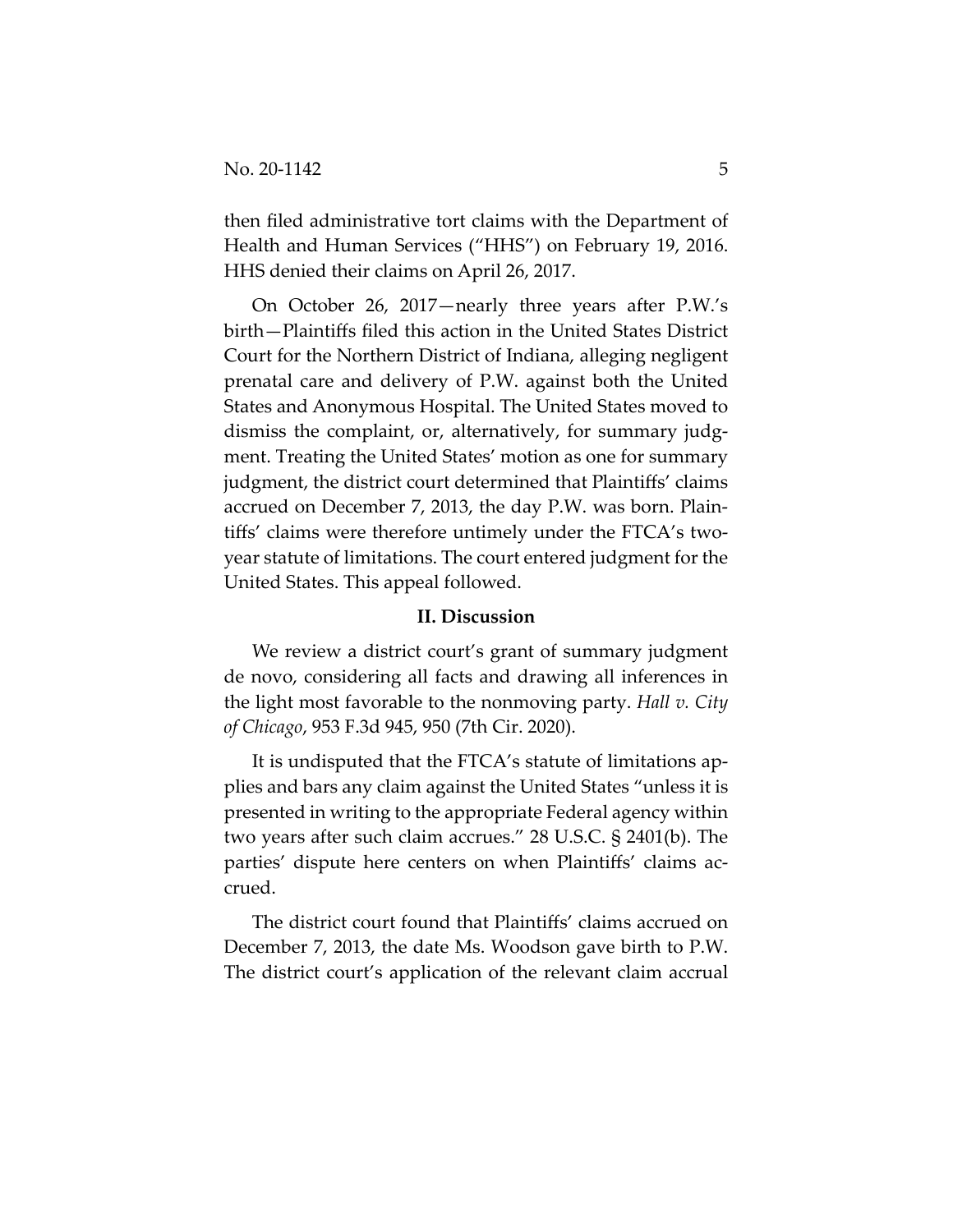rule is a legal determination, which we review de novo. *Arroyo v. United States*, 656 F.3d 663, 667 (7th Cir. 2011).

# **A. Claim Accrual Under the FTCA**

Plaintiffs presented their claims to HHS on February 19, 2016. Under the FTCA's two-year statute of limitations, Plaintiffs' claims are therefore untimely if they accrued before February 19, 2014.

There are two ways for a claim to accrue under the FTCA—one subjective and the other objective. An FTCA claim accrues when either: "(1) the individual becomes subjectively aware of the government's involvement in the injury, or (2) the individual acquires information that would prompt a reasonable person to inquire further into a potential government-related cause of the injury, whichever happens first.ʺ *E.Y. ex. rel. Wallace v. United States*, 758 F.3d 861, 866 (7th Cir. 2014). In other words, "[a] plaintiff's claim accrues the first time the plaintiff knew, or a reasonably diligent person in the plaintiff's position, reacting to any suspicious circumstances of which he or she might have been aware, would have discovered that an act or omission attributable to the government could have caused his or her injury." *Arroyo*, 656 F.3d at 669. Plaintiffs contend that their claims did not accrue until May 30, 2014, the day they retained Sandoval as counsel. We disagree.2

<sup>2</sup> The dissent takes issue with our willingness to decide a claim accrual issue in the summary judgment context. It is worth noting, however, that it is not atypical for these issues to be decided at summary judgment. *See Blanche v. United States*, 811 F.3d 953 (7th Cir. 2016).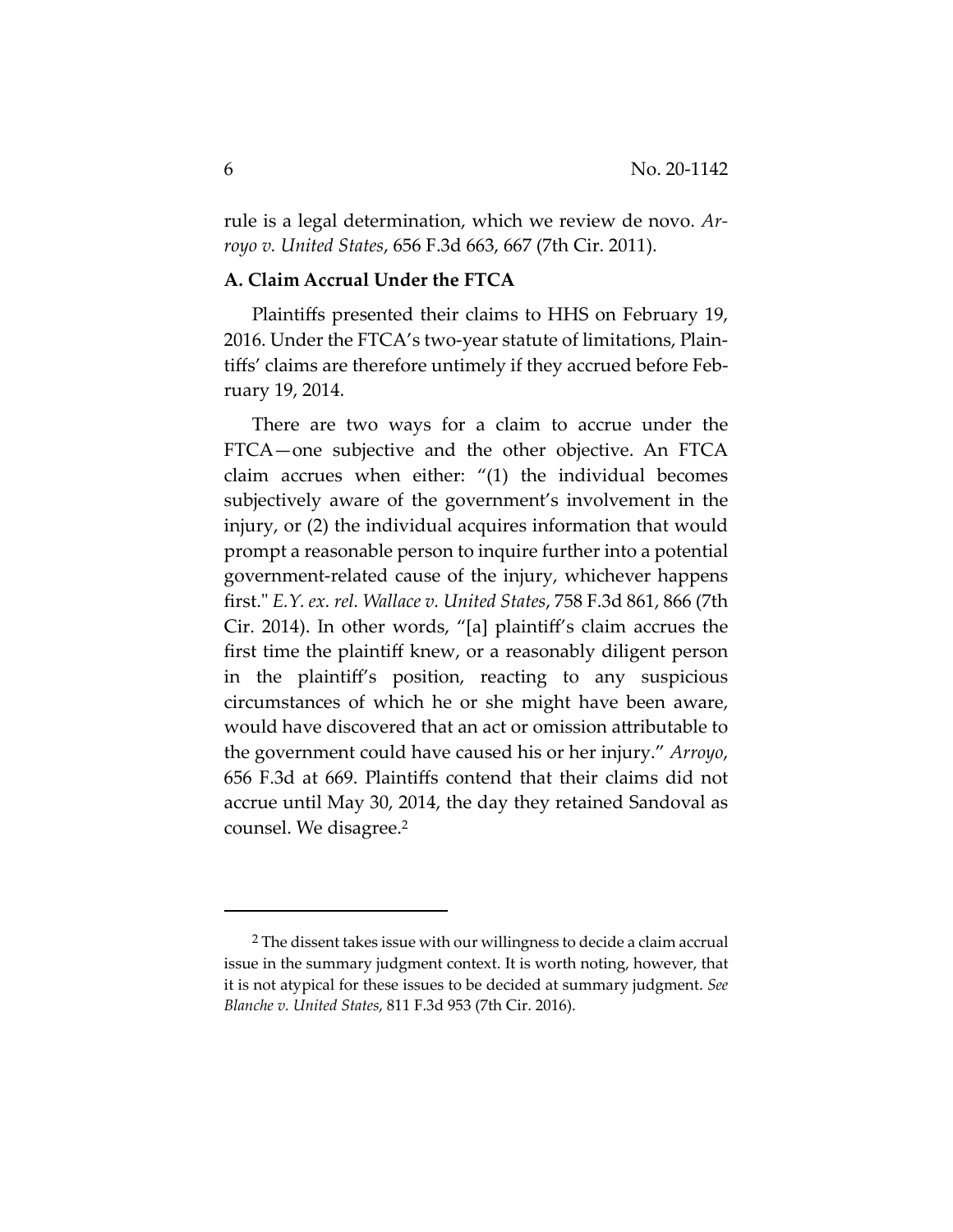As we explained in *Blanche v. United States*, 811 F.3d 953 (7th Cir. 2016), "[i]nstead of mechanically setting the date of accrual to coincide with the retention of counsel, the receipt of medical records, or any other event in the litigation process," we ask when the plaintiff "had reason to suspect that the injury [the child] suffered related in some way to the medical treatment [s]he received." *Blanche*, 811 F.3d*.* at 961 (alterations in original) (quoting *A.Q.C. ex rel. Castillo v. United States*, 656 F.3d 135, 142 (2d Cir. 2011)). Contrary to her suggestion, Ms. Woodson's retention of Sandoval on May 30, 2014, has no automatic significance, as the mere hiring of a lawyer is not a triggering event. *See id.* Particularly here, where Ms. Woodson did not require Sandoval's review of the medical records to understand the traumatic delivery as a potential cause of P.W.'s injury (nor does she argue otherwise), the date that Ms. Woodson retained Sandoval is of little importance to our analysis. Instead, we apply the "discovery rule" and ask when Ms. Woodson discovered or should have discovered the cause of her injury. *See id.* Applying this rule, we agree with the district court that Plaintiffs' claims accrued shortly after P.W. was born.3

In the course of Ms. Woodson's prenatal care, Dr. Ramsey told Ms. Woodson that her son would likely require delivery by C-section because of his unusually large size. When it was

<sup>&</sup>lt;sup>3</sup> The dissent places significant weight on our conclusion that the claims accrued shortly after P.W.'s birth, rather than attributing Ms. Woodson's inquiry notice to an exact moment in time. According to the dissent, this language is evidence of the "factual uncertainty" underlying the claim accrual date in this case. By Ms. Woodson's own account, however, she "knew something was wrong" with P.W.'s arm "[s]hortly after the delivery."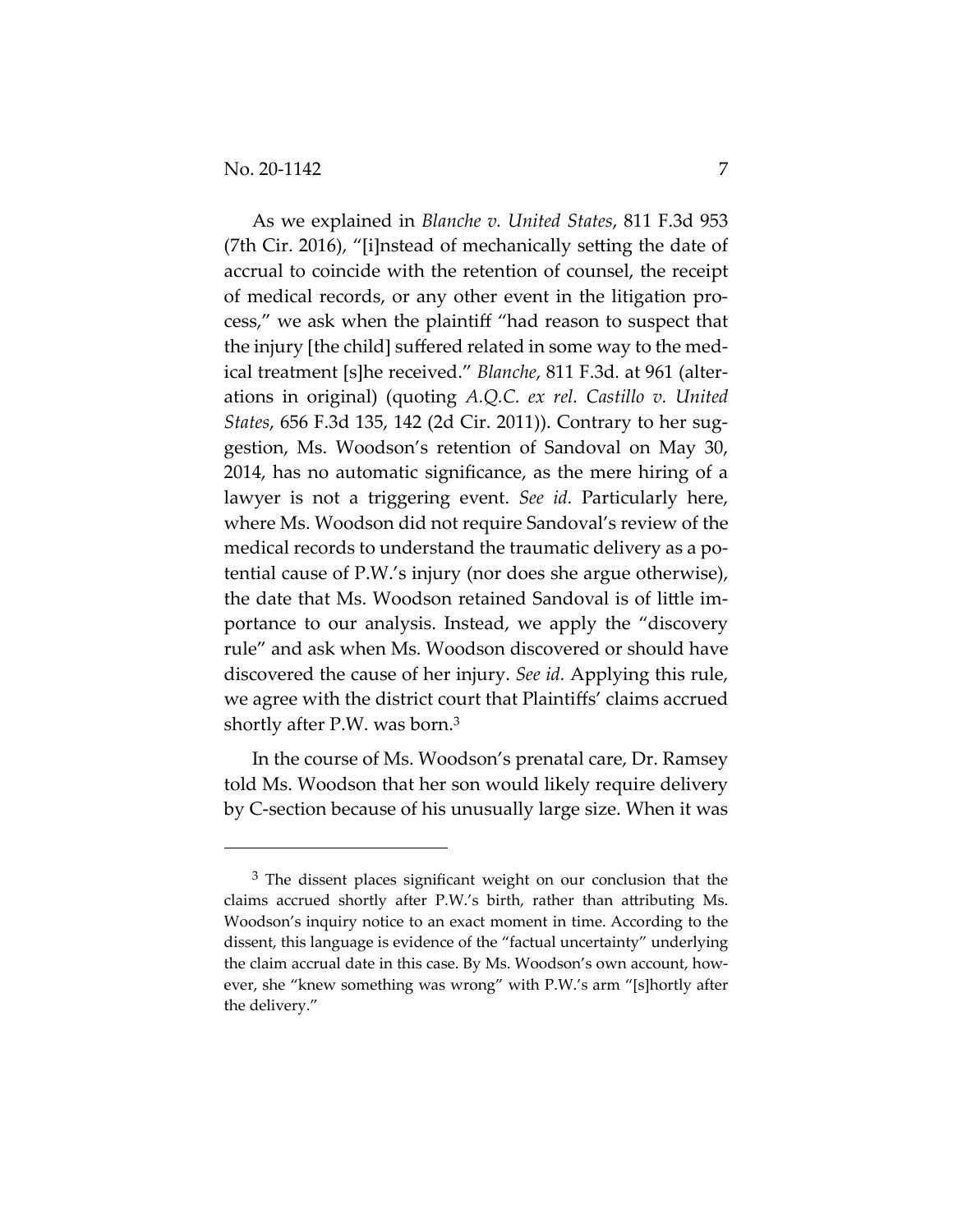time to give birth, however, Dr. Ramsey changed course and delivered P.W. vaginally without explaining his deviation from the delivery plan. Although this fact alone is insufficient, this unexplained change in course contributed to Ms. Woodson's mix of information that something was amiss. In addition, Ms. Woodson herself described the delivery as "very traumatic"—P.W. "got stuck" in the birth canal during delivery and had to be "yanked" out, seemingly because of his large size. Then, immediately after giving birth, Ms. Woodson looked at her son's arm and "knew something was wrong." She was worried enough to raise her concern with Dr. Ramsey, who offered little solace, saying only that P.W.'s arm "may get better" and that he "may grow into it." But as Ms. Woodson would soon discover, P.W.'s arm did not, in fact, get better. Instead, her instinct after the delivery that "something was wrong with P.W.'s left arm" proved accurate.

This case resembles *Blanche*, where we similarly held that the plaintiff's claims accrued on the day she gave birth or shortly thereafter. In that case, the plaintiff gave birth to an 11.7-pound baby (larger than average birth weight) who got stuck in the birth canal during delivery. *Blanche*, 811 F.3d at 955. In addition, the child left the hospital with her arm in a splint. *Id.* at 956. We held that the plaintiff "had enough information shortly after [the child's] birth to reasonably inquire into whether [the obstetrician] caused the injury by inducing labor and delivering the baby vaginally instead of through a C-Section." *Id.* at 959.

Contrary to Plaintiffs' assertions, Ms. Woodson did not need specific information showing that Dr. Ramsey caused the injuries. Like the plaintiff in *Blanche*, Ms. Woodson had enough information shortly after she gave birth to P.W. to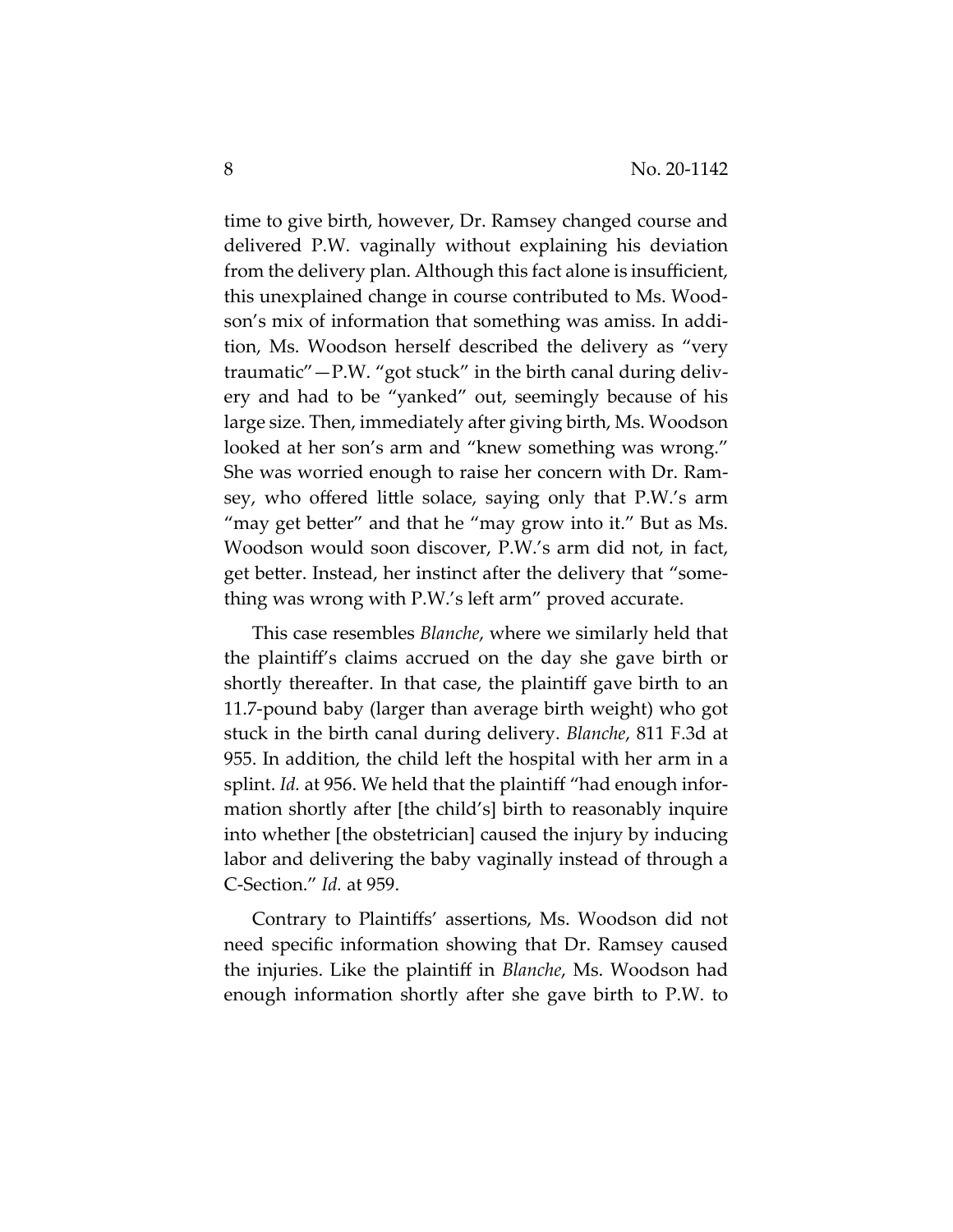prompt her to inquire whether the manner of delivery caused P.W.'s injury. In fact, she did make an initial inquiry by raising her concerns about P.W.'s arm with Dr. Ramsey.

In *Nemmers v. United States*, 795 F.2d 628 (7th Cir. 1986), we recognized that traumatic birth experiences alone are not enough to start the running of the statute of limitations. In *Nemmers*, after a bench trial, the district court held that a child's cerebral palsy and mental disability were caused by negligent medical treatment by physicians at a naval hospital before and after his birth. We clarified that the statute of limitations began to run when "a reasonable person would know enough to prompt a deeper inquiry into a potential cause … ." *Nemmers*, 795 F.2d at 632. Thus, the statute of limitations for the FTCA claim did not begin to run until the plaintiff (the child's mother) learned that her doctor's actions might have contributed to her child's injury. Plaintiff's knowledge of the traumatic birth alone was not enough to trigger the statute of limitations because it was insufficient to suggest to a reasonably diligent person that the complications at birth were a potential cause of the cerebral palsy and mental disabilities. Instead, the statute of limitations started running several years later, when either another doctor informed her of the possibility that the birth caused the child's injuries, or when she read a newspaper article about a child suffering from similar injuries known to have been caused by inadequate care during delivery. We remanded the case to the district court to decide which of those two events triggered the statute of limitations.

We emphasize again here that a traumatic birth does not automatically trigger the statute of limitations. An unfortunate outcome of a medical procedure is not alone a triggering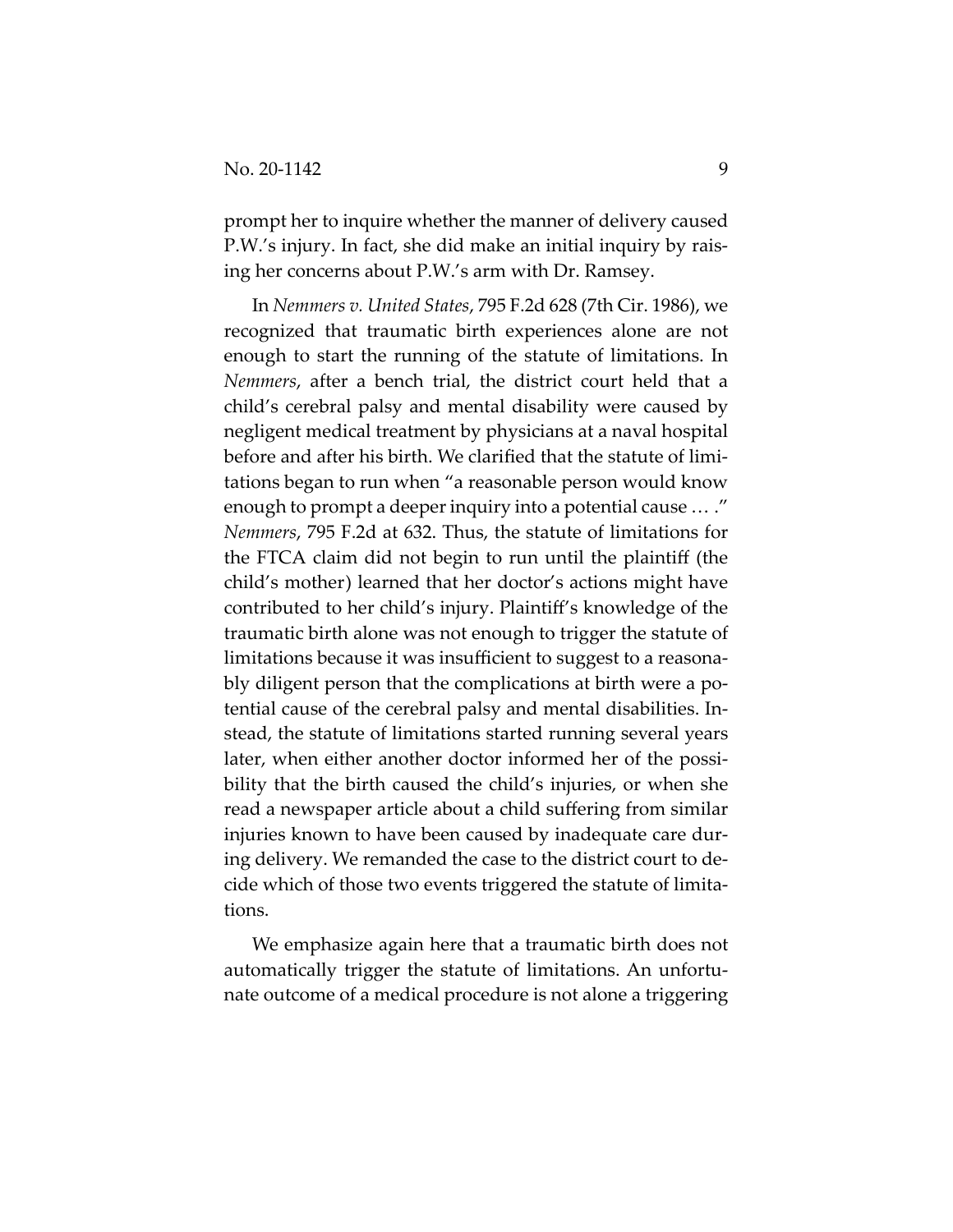event. Something more is required. Indeed, the law is not meant to encourage plaintiffs to "assume that their injuries can be attributed to shortcomings in the care they received." *Arroyo*, 656 F.3d at 671. There must be other circumstances, as there are here, that would prompt a reasonable person to investigate the potential cause of the injury. Here, Plaintiffs had those additional circumstances shortly after P.W.'s birth: Despite acknowledging during Ms. Woodson's prenatal care the risks of delivering an unusually large baby vaginally, Dr. Ramsey opted to do so anyway, ignoring his prior determination that P.W. should be delivered by C-section; P.W. "got stuck" during delivery—something that could not have happened if P.W. had been delivered by C-section; Ms. Woodson described the delivery as "traumatic"; P.W. was born with a visibly injured arm; and P.W. could not move his arm after birth. Unlike in *Nemmers*, where the child's injury—cerebral palsy or muscular dystrophy—could not be confirmed until the child was 18 months old, P.W.'s injury was immediately evident—his left arm "just sagged down to his side" and he "could not move his left arm at all." Plaintiffs have not identified any other subsequent event that alerted Ms. Woodson to the government's involvement in P.W.'s injury. "Once knowledge of the cause is available, any delay in pursuing the cause and developing a case rests with the would-be plaintiff." *Nemmers*, 795 F.2d at 632.

The dissent takes issue with our holding because in its view, "[i]n prior birth-injury cases where we have found 'something more,' there has been much more." This mischaracterizes our case law. In *Arteaga v. United States*, 711 F.3d 828 (7th Cir. 2013), a case which the dissent cites as having had "much more" marking inquiry notice, the plaintiff had "obtained the pertinent medical records and given them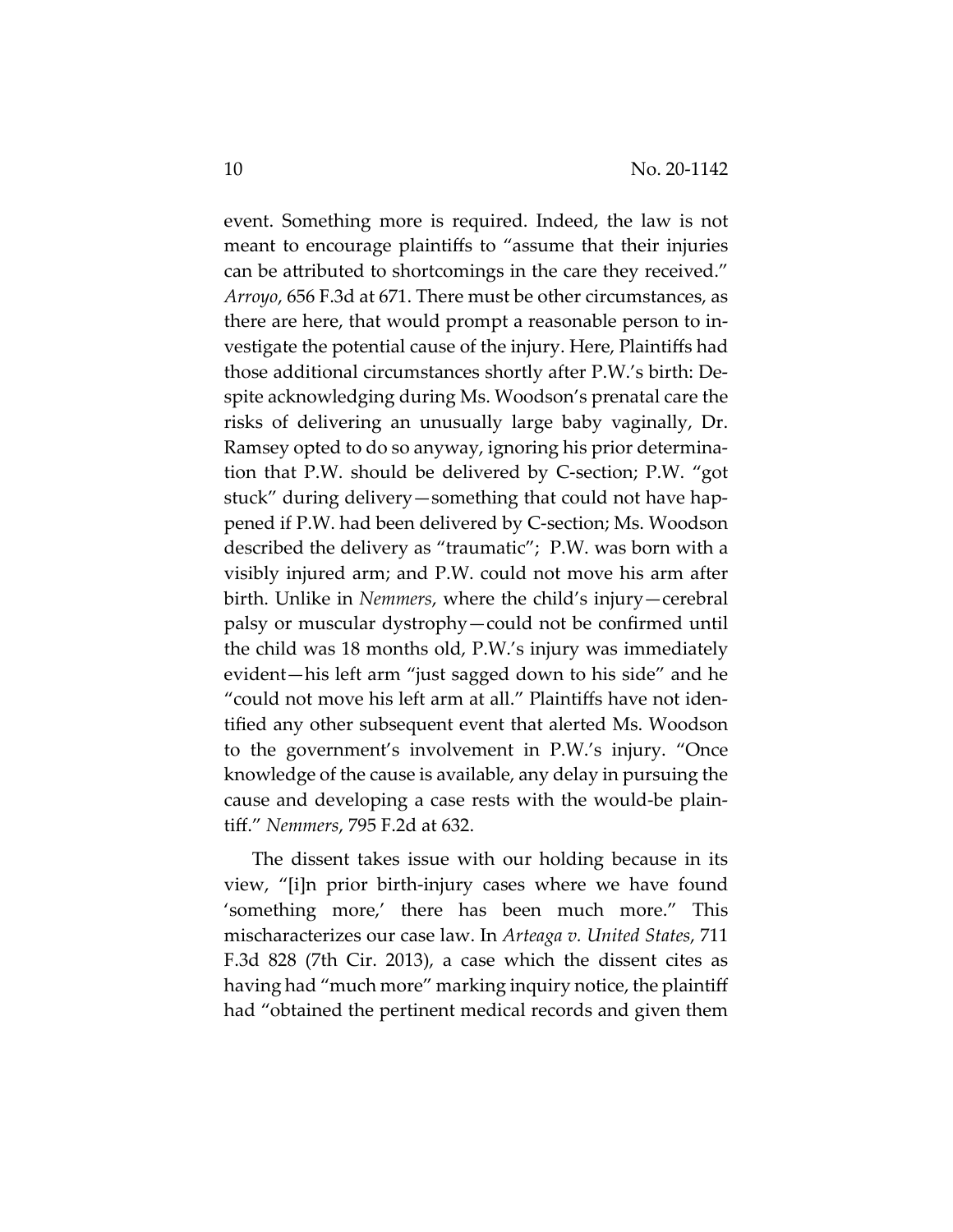to a lawyer to review." *Arteaga*, 711 F.3d at 831. This was evidence of the plaintiff's subjective awareness of the potential government-related cause of her child's injury. But as we have explained, the standard for determining when a claim under the FTCA accrues "has two *alternative* tests: a subjective one focused on the plaintiff's actual knowledge, and an objective one based on the knowledge of a reasonable person in the plaintiff's position." *Wallace*, 758 F.3d at 865 (emphasis added). Evidence that a plaintiff did, in fact, make a deeper inquiry into a potential government-related cause is not required to show that the plaintiff had enough information such that a reasonable person would have inquired further.

The dissent's reliance on *Blanche* is similarly misplaced. We noted there that the plaintiff's decision to meet with an attorney two weeks after giving birth indicated her subjective belief that her doctor caused her daughter's injury. But this fact was not dispositive, because "[r]egardless of [the mother's] subjective beliefs, a reasonable person under the circumstances would have had enough information to inquire further into whether [the obstetrician] caused [the child's] injury." *Blanche*, 811 F.3d at 959.

Plaintiffs further argue that even if Ms. Woodson had knowledge of the injury and suspected that Dr. Ramsey may have contributed to the injury on the day she gave birth, she could not have known at that time that Dr. Ramsey was a government employee. Our decision in *Arteaga* largely forecloses Plaintiffs' argument. We explained in *Arteaga* that when a plaintiff is "armed with such knowledge" of injury and a likely cause of that injury, "the prospective plaintiff should be able to discover within the statutory limitations period the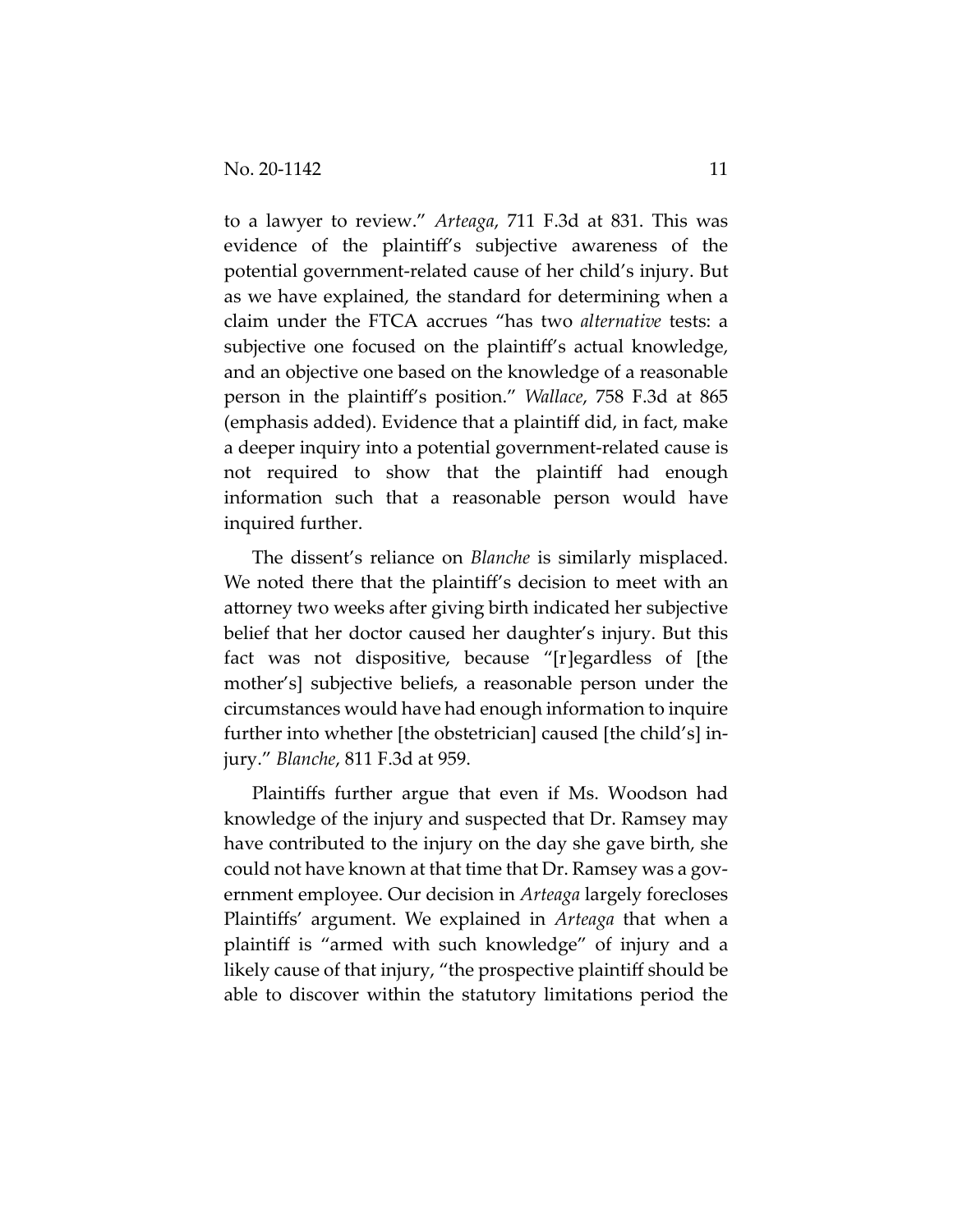rest of the facts needed for drafting a complaint that will withstand a motion to dismiss." *Arteaga*, 711 F.3d at 831–32. "That the defendant is suable only under the Federal Tort Claims Act is one of those facts." *Id.* "Members of the medical malpractice bar should know enough to consult the [Public Health Service] website when approached by a prospective client." *Blanche*, 811 F.3d at 962; *Arteaga*, 711 F.3d at 834.

The district court properly determined that Plaintiffs' claims accrued on December 7, 2013, shortly after P.W.'s birth. Plaintiffs did not present their claims to HHS until February 19, 2016, more than two years after the claims accrued. Plaintiffs' claims are therefore untimely. This is a sympathetic case, but the district court did not err.

#### **B. Savings Clause of the Westfall Act**

Under the FTCA's "savings provision," which Congress added to the FTCA through the Westfall Act, "a plaintiff's claim will be considered timely if: (1) he filed a civil action that contained his claim within two years of his claim's accrual; and (2) he presented his claim to the appropriate federal agency within sixty days of his civil suit's dismissal." *Arroyo*, 656 F.3d at 668; 28 U.S.C. § 2679(d)(5).4

 $4$  The government points out that, as a preliminary matter, a separate statute—42 U.S.C. § 233(g)—addresses federally funded health centers. This section, at least on its face, does not appear to foreclose application of the Westfall Act to federally funded health centers. *See Helms ex rel. Taylor v. Atrium Health Care & Rehab. Ctr. of Cahokia, LLC*, 2010 WL 3937606, at \*2 (S.D. Ill. Oct. 5, 2010) (noting that "employees" for purposes of the Westfall Act include federally funded health centers and their employees) (citing *Jacobs v. Castillo*, 612 F.Supp.2d 369, 372 (S.D.N.Y. 2009)). We need not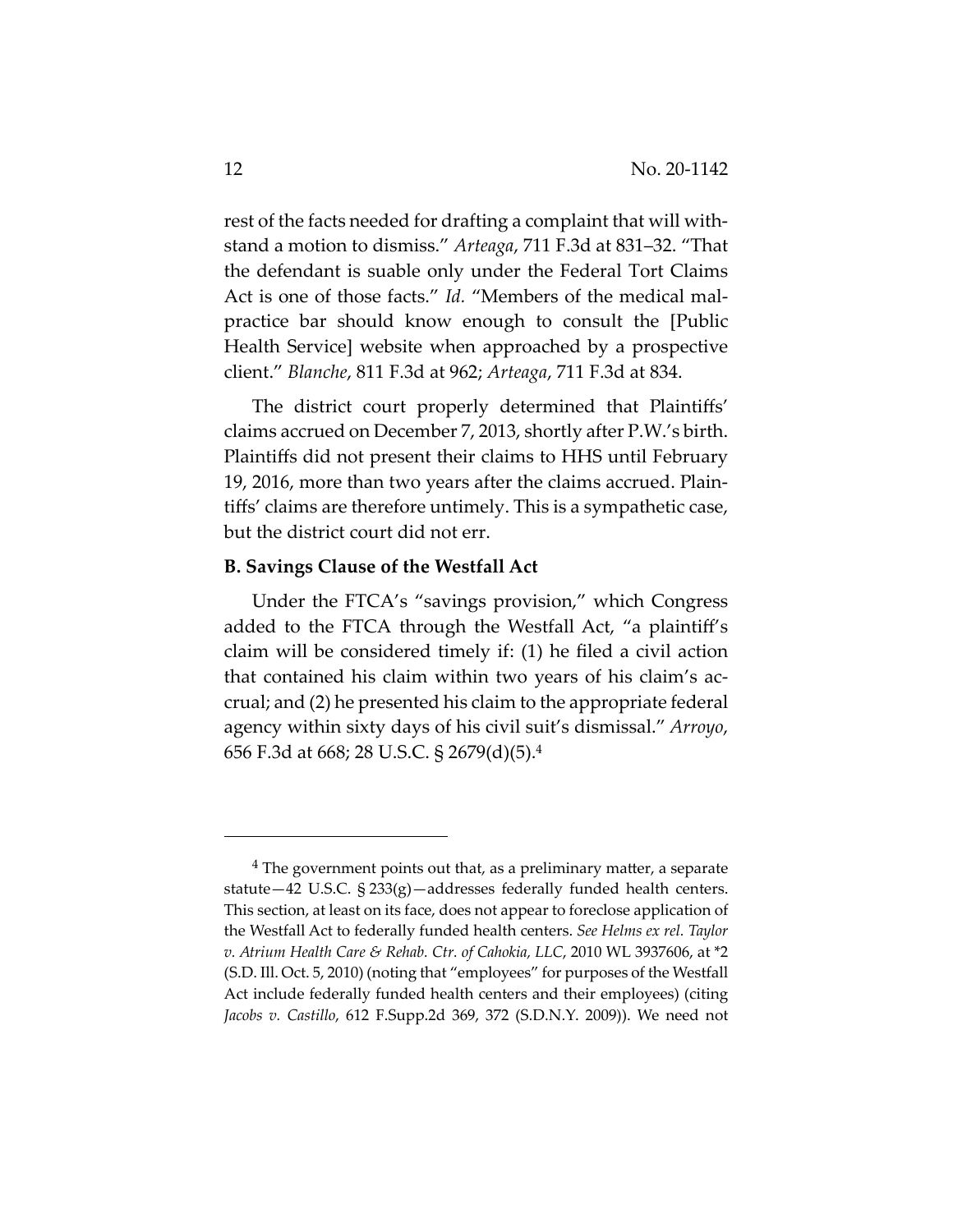Plaintiffs argue that even if their claims accrued on December 7, 2013, they are nonetheless timely under the savings provision. Because Plaintiffs filed a proposed complaint with the IDOI under the Indiana Medical Malpractice Act in December 2014, well within the two-year statute of limitations, they assert that this action falls within the savings provision. Plaintiffs, however, do not satisfy the second element of the savings provision because the IDOI never dismissed Plaintiffs' claims, as required under 28 U.S.C.  $\S$  2679(d)(5)(B). Thus, the FTCA's savings provision is of no use to Plaintiffs.

# **C. Equitable Estoppel and Equitable Tolling**

In a last-ditch attempt to save their claims, Plaintiffs argue in the alternative that their claims qualify for equitable estoppel or equitable tolling. Both arguments fail.

For equitable estoppel to apply, the government must have engaged in "affirmative misconduct." *United States v. Bob Stofer Oldsmobile-Cadillac, Inc.*, 766 F.2d 1147, 1151 (7th Cir. 1985). Thus, if Dr. Ramsey or NorthShore had fraudulently concealed their "status in order to deceive potential plaintiffs into thinking the applicable statute of limitations longer than it is," Plaintiffs' claims might qualify for equitable estoppel, "which tolls a statute of limitations when for example the defendant took improper steps to delay the filing of the suit beyond the statutory deadline." *Arteaga*, 711 F.3d at 833.

Plaintiffs have not identified any affirmative misconduct by Dr. Ramsey or NorthShore. Instead, Plaintiffs argue only that the physician-patient relationship creates a duty to

decide this issue here, however, as Plaintiffs' argument fails on other grounds.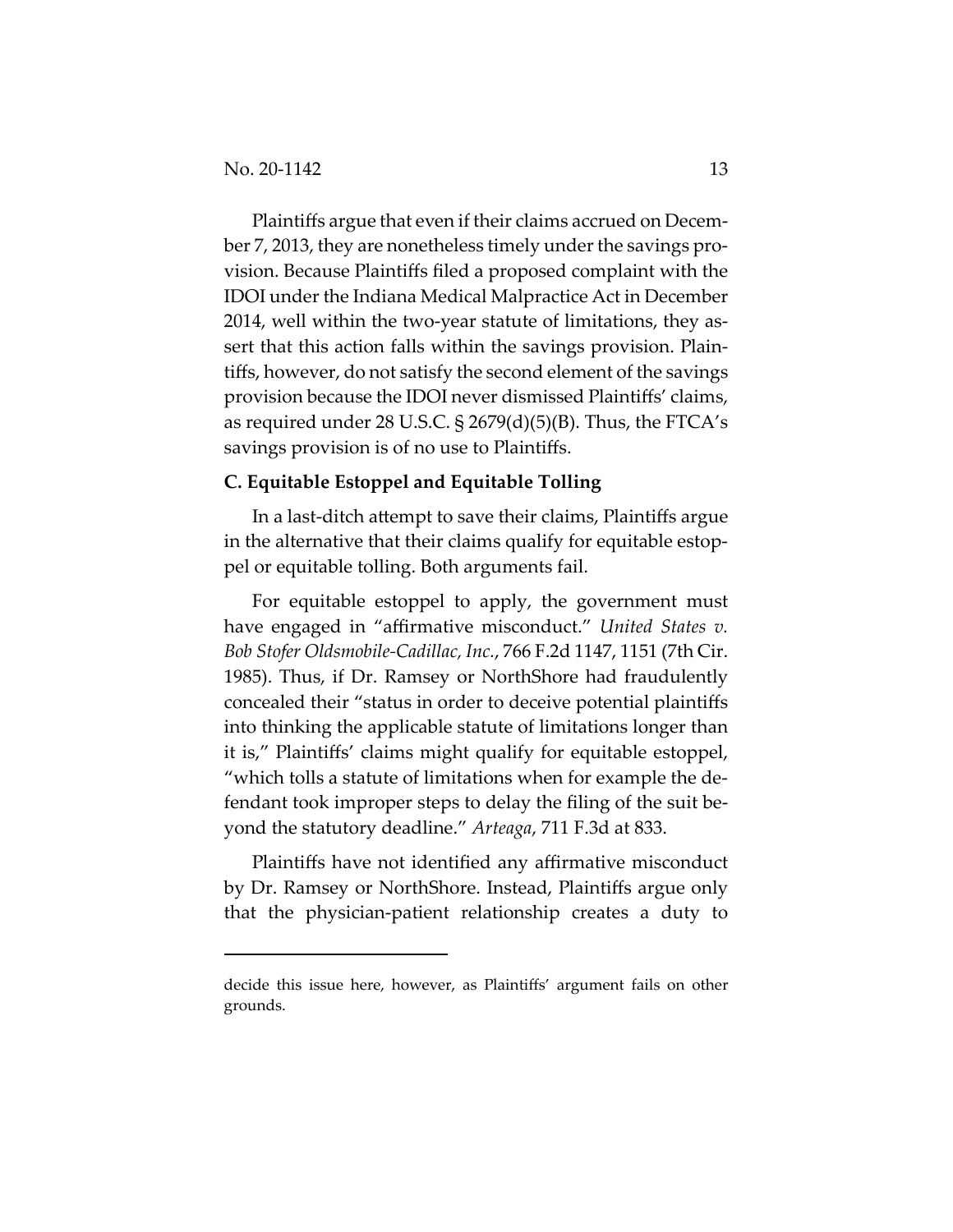disclose federal employment status. But as we have explained before: "No physician, clinic, hospital, or other medical provider is required to provide patients with detailed instructions on how to sue the provider for malpractice." *Id.* at 834. Neither Dr. Ramsey nor NorthShore had a duty to inform Ms. Woodson of their federal status—it is enough that NorthShore's website disclosed its federal status and listed Dr. Ramsey as one of its doctors.<sup>5</sup>

Plaintiffs' equitable tolling argument fares no better than their equitable estoppel argument. "Equitable tolling is reserved for rare instances in which a plaintiff was 'prevented in some extraordinary way from filing his complaint in time.'" *Blanche*, 811 F.3d at 962 (quoting *Threadgill v. Moore U.S.A., Inc.*, 269 F.3d 848, 850 (7th Cir. 2001)). "Generally, the plaintiff bears the burden to establish that (1) she 'diligently' pursued her claim; and (2) 'some extraordinary circumstances' prevented her from timely filing her complaint." *Id.* (quoting *Credit Suisse Securities (USA) LLC v. Simmonds*, 566 U.S. 221, 227 (2012)).

Plaintiffs cannot establish either element. NorthShore appears in the relevant Public Health Service database. We have twice reminded the medical malpractice bar of this database. *Blanche*, 811 F.3d at 962; *Arteaga*, 711 F.3d at 834. Sandoval's examination of other websites is unavailing given our direct guidance. In addition, the presence of an "FQHC" logo on

<sup>5</sup> Plaintiffs add that Dr. Ramsey engaged in fraudulent concealment because his personal website represented that he performed obstetrics in his private practice when he in fact did not. Dr. Ramsey never treated Ms. Woodson in his private practice, so this alleged misrepresentation has no bearing on her claims.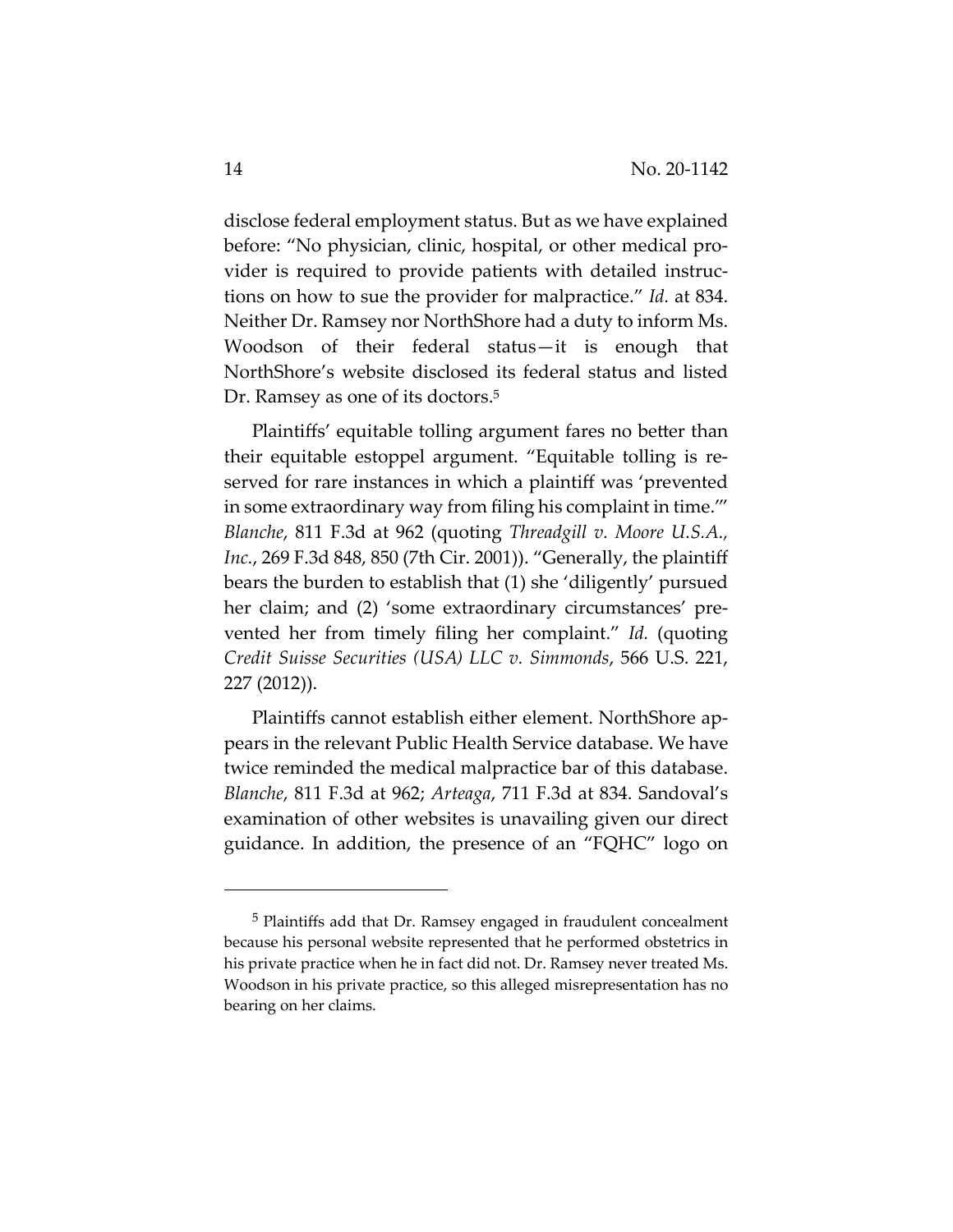NorthShore's website is reason enough to reject Plaintiffs' request for equitable tolling. *Arteaga*, 711 F.3d at 833–34. In light of the Public Health Service database, "[i]f the lawyer fails in [his duty to determine the provider's federal status], the remedy is not to punish the defendant by depriving him of the protection of the statute of limitations; it is for the plaintiff to sue the lawyer who misadvised him for legal malpractice." *Id.* at 834.

AFFIRMED.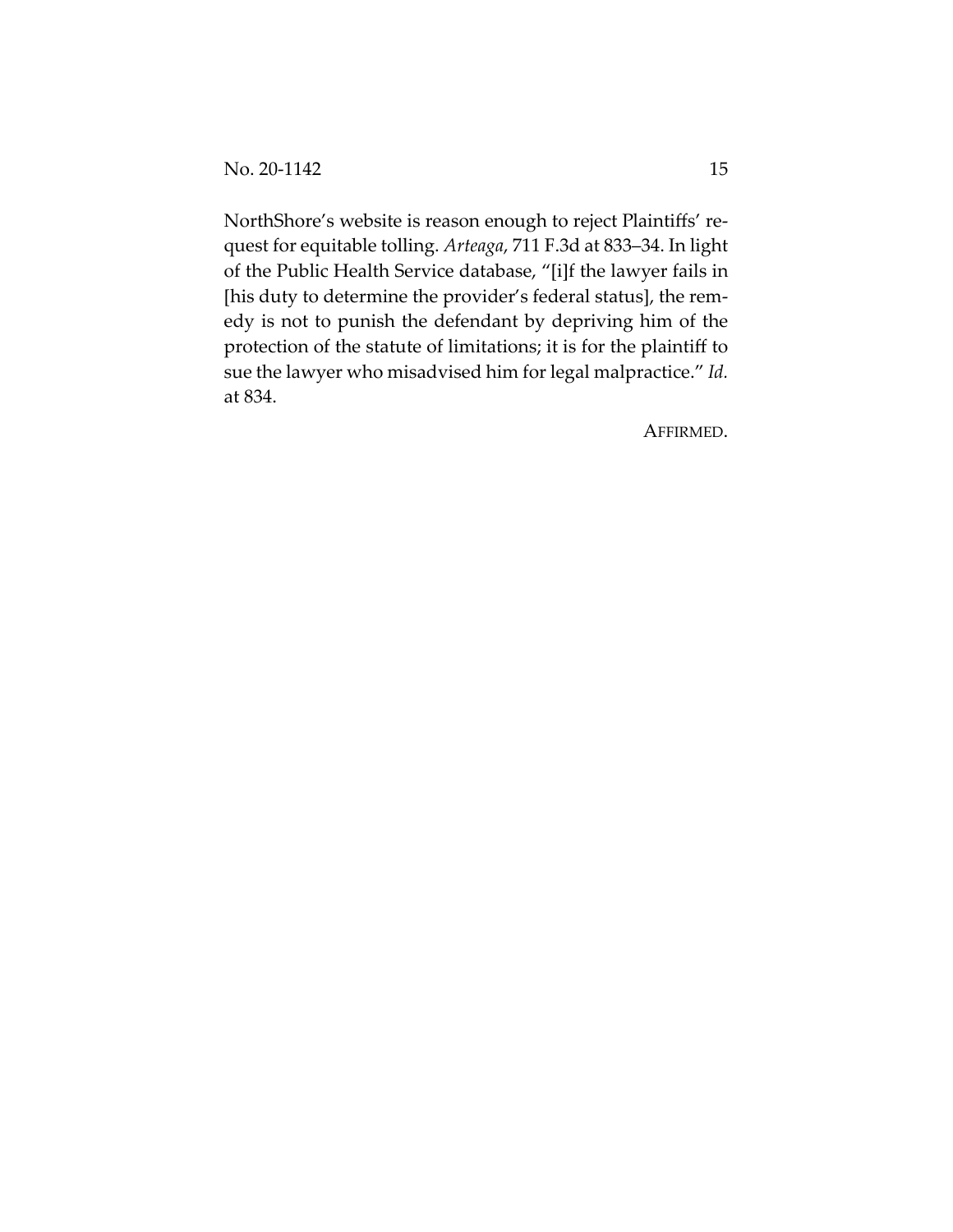HAMILTON, *Circuit Judge*, dissenting. We should reverse the summary judgment on the government's statute of limitations defense. The factual uncertainty in this case is evident in the majority's vague holding that plaintiffs' claims accrued "shortly after" P.W.'s birth. A reasonable trier of fact could find that plaintiffs' medical malpractice claims did not accrue within scarcely ten weeks after P.W.'s birth. More generally, we should not apply the statute of limitations so that a poor medical outcome immediately puts a patient on "inquiry notice," meaning that she should quickly consult a lawyer to investigate a possible claim of malpractice. The majority denies it is adopting that rule, but the denial is not consistent with the majority's logic. I respectfully dissent.

The general rule is that a tort claim against the federal government accrues when the plaintiff discovers, or a reasonable person in the plaintiff's position would have discovered, that she has in fact been injured by an act or omission attributable to the government. *E.Y. ex rel. Wallace v. United States*, 758 F.3d 861, 865 (7th Cir. 2014); *Arroyo v. United States*, 656 F.3d 663, 668 (7th Cir. 2011). We have also applied a standard of inquiry notice: a claim accrues "when an individual acquires information that would prompt a reasonable person to make 'a deeper inquiry into a potential [government-related] cause.'" *Arroyo*, 656 F.3d at 669, quoting *Nemmers v. United States*, 795 F.2d 628, 632 (7th Cir. 1986).

In *Wallace* we summarized the two standards, holding that "a plaintiff's medical malpractice claim against the federal government accrues when either (1) the individual becomes subjectively aware of the government's involvement in the injury, or (2) the individual acquires information that would prompt a reasonable person to inquire further into a potential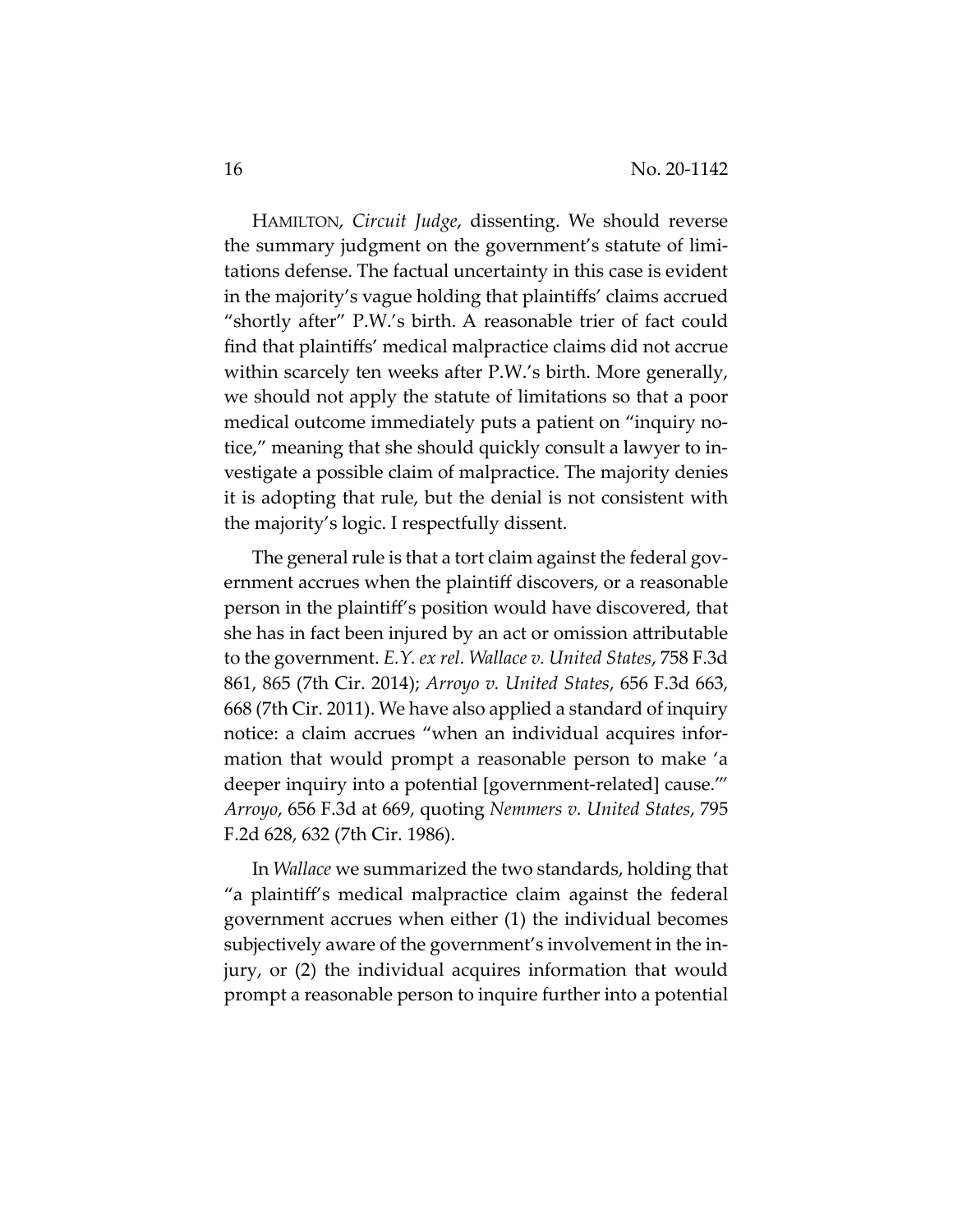government-related cause of the injury, whichever happens first." 758 F.3d at 866, citing *Arteaga v. United States*, 711 F.3d 828, 831 (7th Cir. 2013); *Arroyo*, 656 F.3d at 669; and *Drazan v. United States*, 762 F.2d 56, 58–59 (7th Cir. 1985).

How we apply the general standard of inquiry notice here has consequences both for the parties before us and more broadly for doctor-patient relationships. We have long tried to make clear that we do not expect patients with less-thanoptimum outcomes to run to a malpractice lawyer:

> The relationship between doctor and patient is built on trust. Doctors have the obligation to care for their patients and the specialized knowledge to make good medical choices and to deliver effective care. Patients typically lack specialized medical knowledge and are unable to assess and treat their own maladies. They put their trust in doctors to provide competent medical care. And all should recognize that even the best medical care cannot guarantee a good outcome. *A negative outcome of medical care is not proof of negligence.* Given the complexities of the human body, its injuries and illnesses, and medical treatment, and the special relationship between doctor and patient, *the law should not encourage patients to assume their doctors are responsible for negative outcomes, let alone penalize patients who do not turn on their doctors at the first sign of trouble.*

*Wallace*, 758 F.3d at 867 (emphases added); accord, *Arroyo*, 656 F.3d at 671–72 (reiterating circuit's rejection of a rule requiring "all reasonable persons who suffer injuries while under the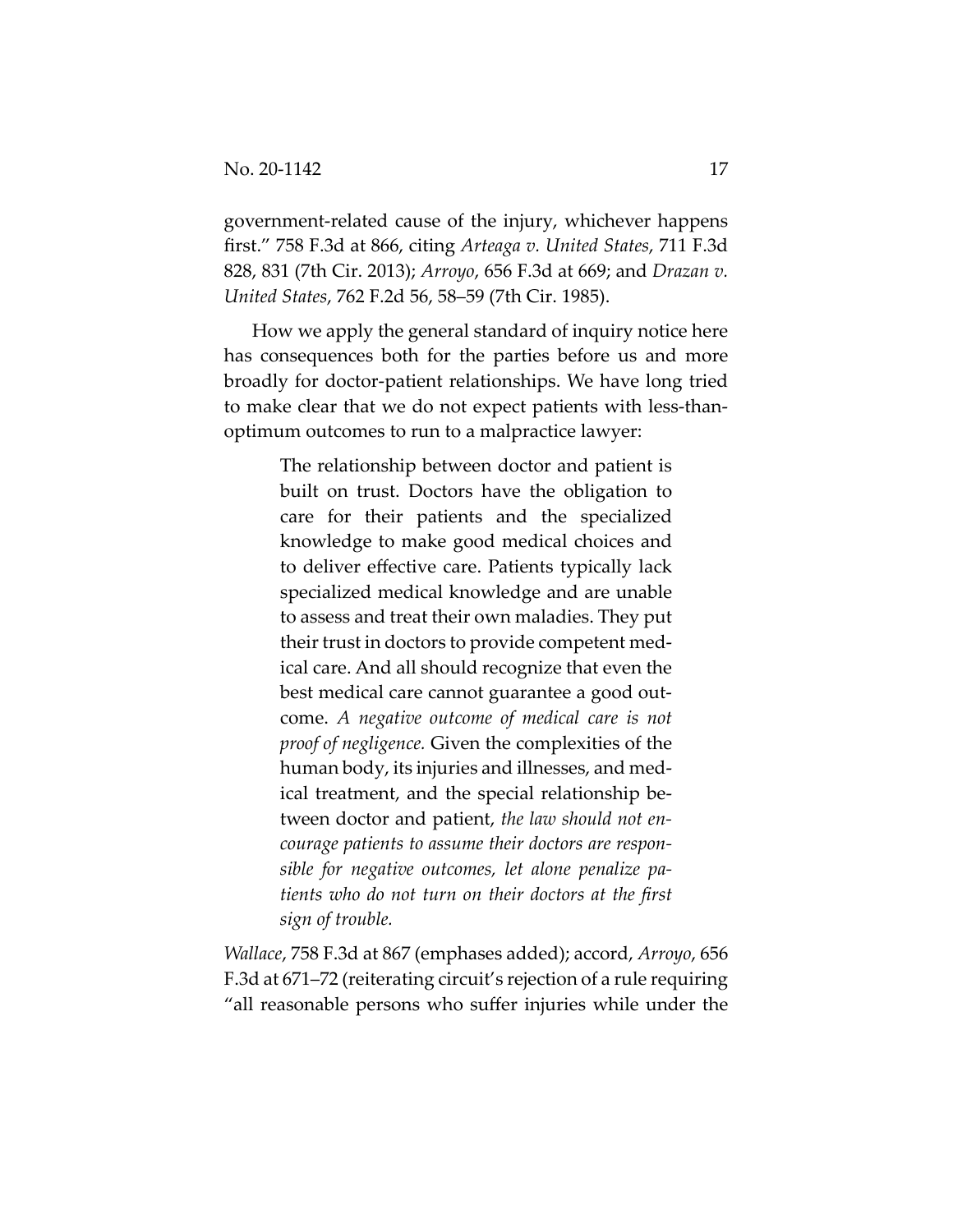care of medical professionals [to] assume that their injuries can be attributed to shortcomings in the care they received"); *Nemmers*, 795 F.2d at 631 ("the statute of limitations should not be construed to compel everyone who knows of an injury to scour his medical records just in case the government's physician did something wrong"); *Drazan*, 762 F.2d at 59 (rejecting rule that would have the "rather ghoulish consequence" of requiring such investigations).

The majority strays from these sound precedents. It applies the inquiry notice standard in an extraordinarily harsh way, and on summary judgment, no less. It penalizes a firsttime mother for not realizing, within scarcely *ten weeks* of her baby's birth, that she should find help to investigate whether her baby had been injured by malpractice. For jaded lawyers and federal judges, perhaps the need for investigation seems obvious**—**especially with the benefit of hindsight. Yet that is not the standard. We need to focus on the reasonable *patient*, in the situation she faced just after giving birth. And we need to keep in mind the trust at the heart of the doctor-patient relationship.

P.W. was born on December 7, 2013, which is the earliest arguable date of accrual. His mother consulted and retained a medical malpractice lawyer on May 30, 2014, which is the latest arguable date of accrual. She was on inquiry notice by then. The critical date for the statute of limitations falls in the middle of that five-month stretch: February 19, 2014. Plaintiffs served their FTCA notice of claim two years later, on February 19, 2016.

Without picking a specific date or event that started the clock, the majority holds as a matter of law that Ms. Woodson had enough information "shortly after" she gave birth— but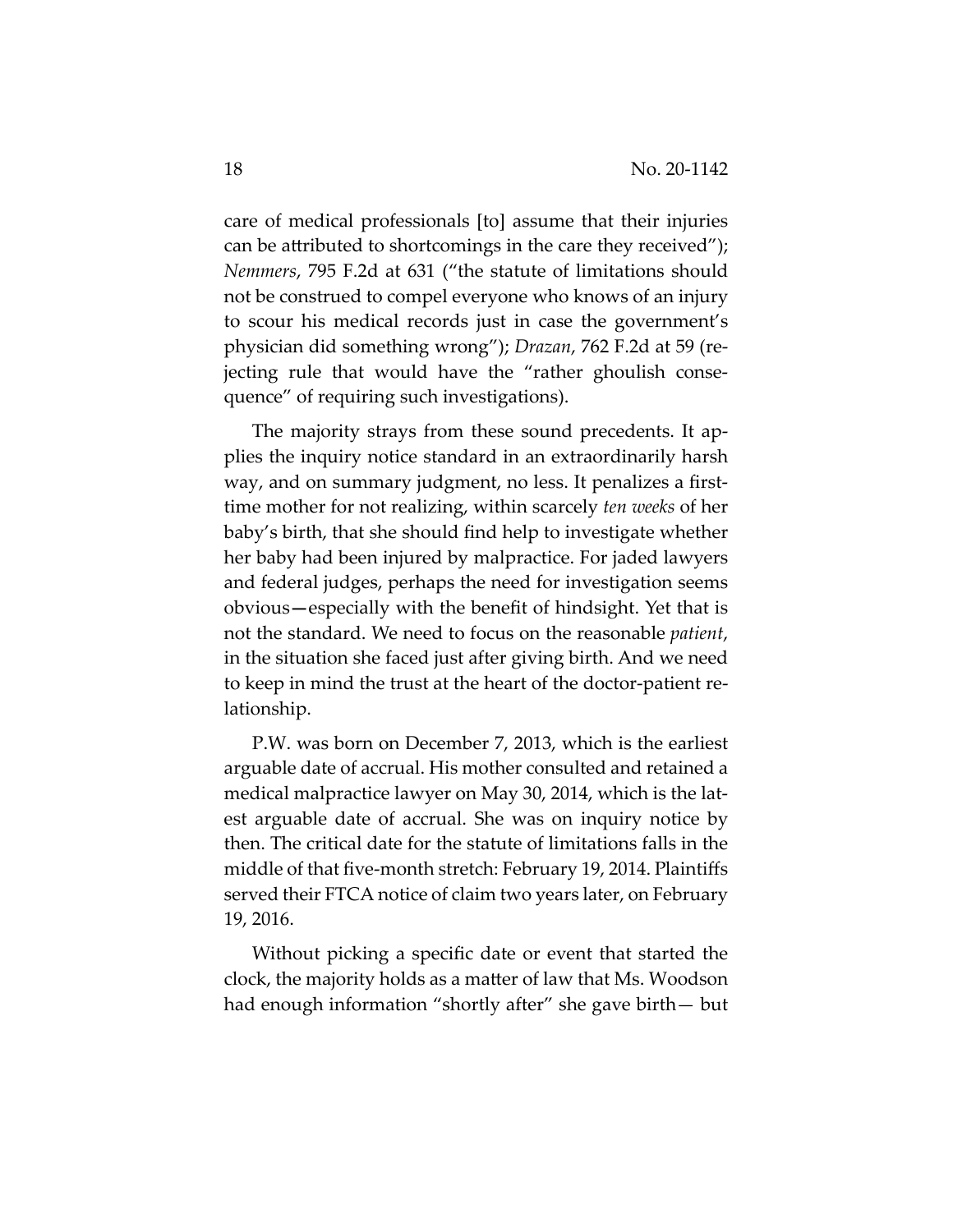some unspecified time before February 19, 2014— to prompt her to inquire whether negligence on the part of Dr. Ramsey caused P.W.'s injury.1

The majority tells us that traumatic birth experiences alone are not enough to trigger the statute of limitations—"Something more is required." Ante at 9–10. I agree with that general principle. The problem is that the majority does not actually require anything more. In footnote 3, the majority shows what it's really doing. It ties the accrual "shortly after the delivery" to Ms. Woodson's knowledge that she "knew something was wrong" with her baby's arm then. That's the negative medical outcome, *and nothing more*.

In trying later to identify "something more," the majority bases its decision on facts that were already inherent in that "traumatic birth experience." The majority highlights that P.W. "got stuck" during the delivery, that Ms. Woodson described the delivery as "traumatic," and that P.W. was born with a visibly injured, immobile left arm. A moment's reflection shows that these circumstances *are* "the traumatic birth experience." They cannot provide the "something more" than the traumatic birth experience that the majority tells us is not enough to start the statute of limitations clock.

Two additional facts might be candidates for "something more," but neither suffices. The first is that before birth, Dr. Ramsey had determined that P.W. should be delivered by Csection and then took a different course in the actual delivery. The second is that at some unspecified time after the birth, Ms.

<sup>1</sup> The majority disagrees with the district court on this issue. The district court held that the cause of action accrued at birth, on December 7, 2013.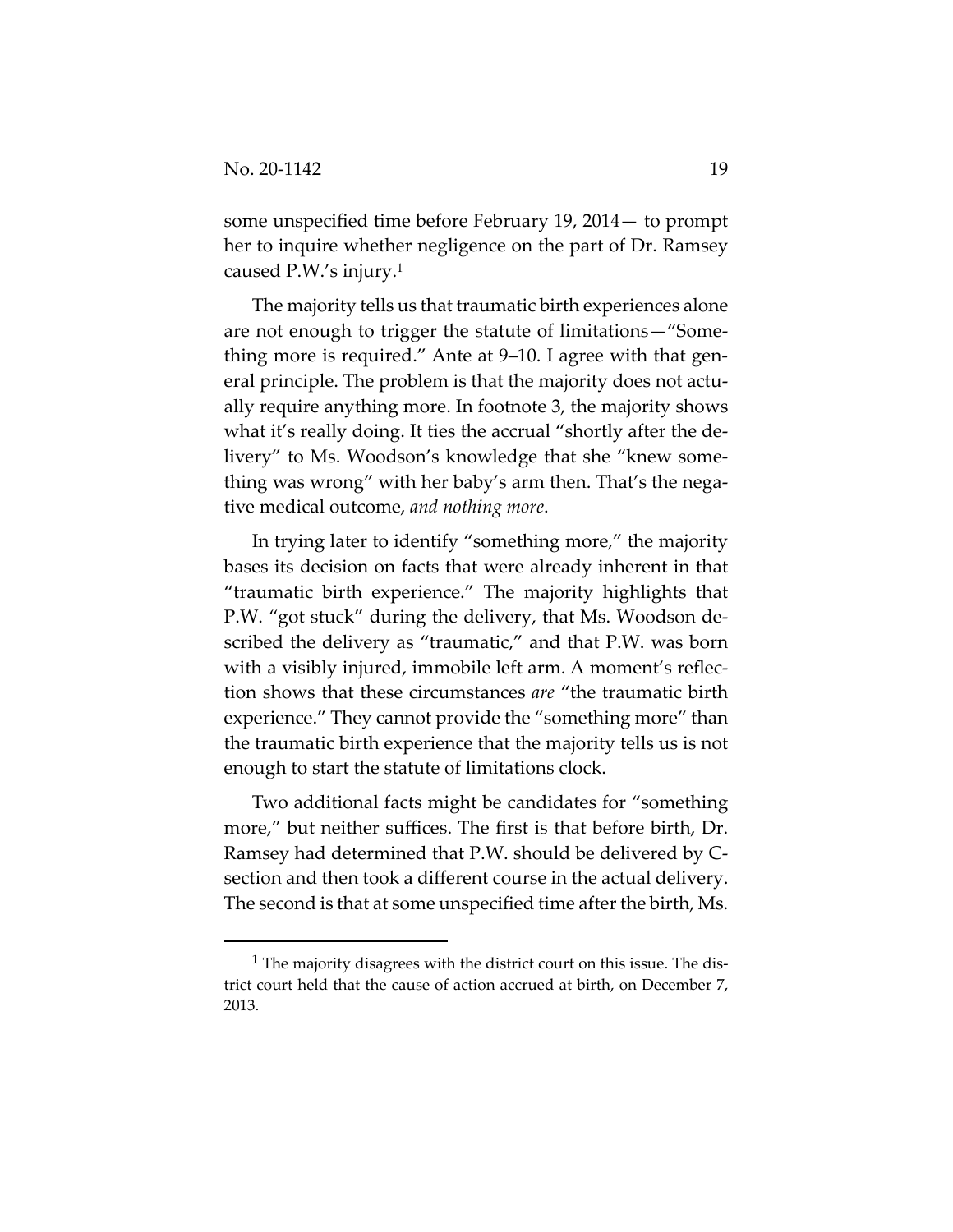Woodson was worried about P.W.'s left arm and asked Dr. Ramsey about it. The doctor responded that his arm "may get better" and that "he may grow into it." Separately or together, these were not enough to put a reasonable person in Ms. Woodson's position on notice that she should investigate the possibility of medical malpractice, and certainly not beyond reasonable dispute. As we said in *Wallace*, the relationship between doctor and patient is built on trust, even the best medical care cannot guarantee a good outcome, and patients need not turn immediately to malpractice lawyers.

We can assume that Dr. Ramsey changed his mind about how to deliver P.W., but from his patient's perspective, he was the specialist, the expert. Surely, a patient could assume, the doctor would have made that decision with his professional expertise. At the very least, a reasonable trier of fact could find that this change of course was not enough to put every reasonable person in Ms. Woodson's position on notice that she needed to start thinking about a malpractice claim within a few weeks.

As for Ms. Woodson's question to Dr. Ramsey, any parent of course would ask what's wrong and will it get better? This is the most basic and initial inquiry about a child's health.2 Dr. Ramsey gave a vague reply, but the majority does not explain why that vagueness should have made every reasonable parent in Ms. Woodson's position suspect malpractice and start investigating. Her knowledge that something was wrong with P.W.'s arm does not amount to knowledge or suspicion

<sup>2</sup> In fact, at one point the majority correctly characterizes Ms. Woodson's question to Dr. Ramsey as an "initial inquiry." Ante at 9.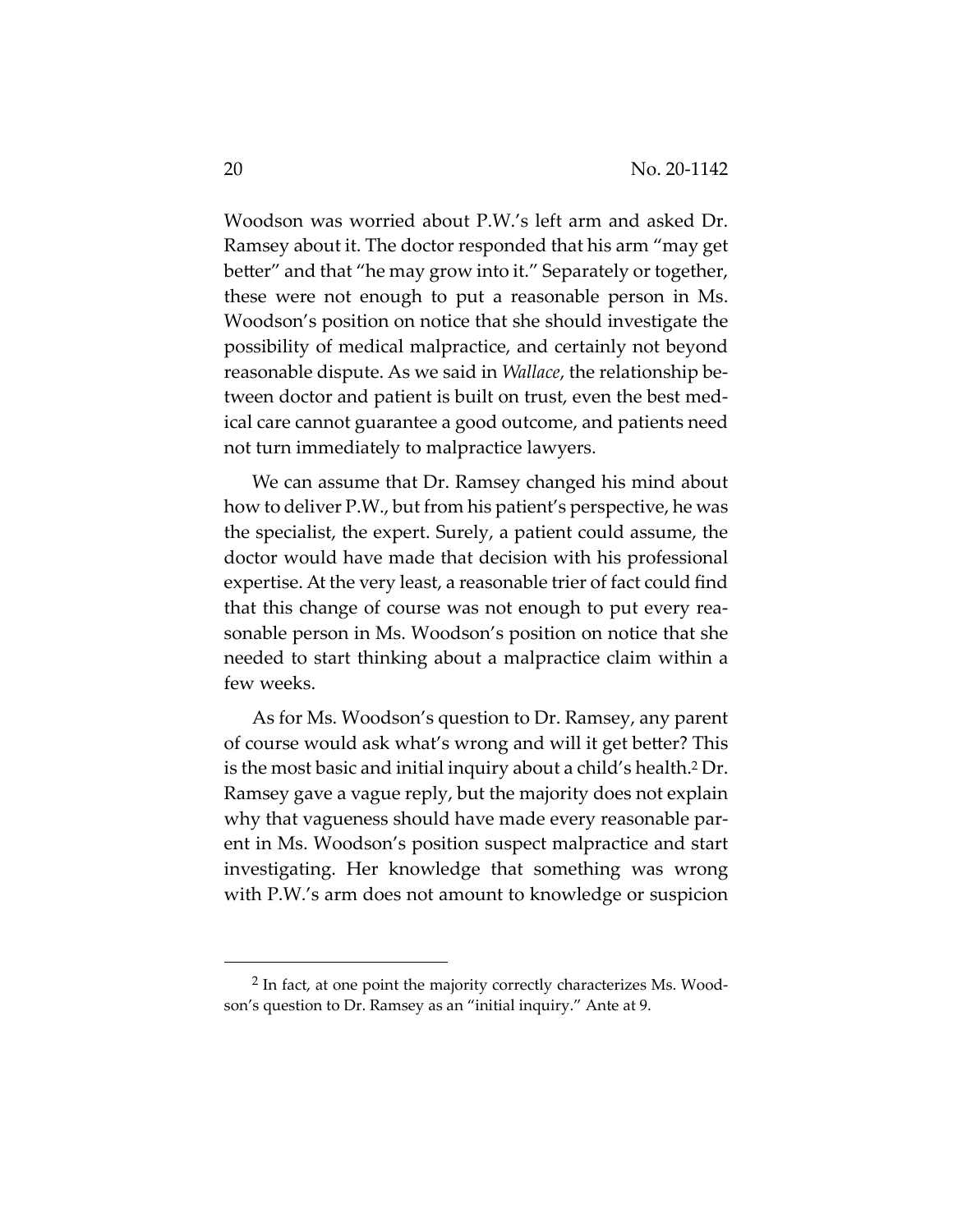of malpractice—at least not at that time. As noted, our precedents do not penalize patients for not turning on their doctors at the first sign of trouble. *Wallace*, 758 F.3d at 867; *Arroyo*, 656 F.3d at 671–72; *Nemmers*, 795 F.2d at 631; *Drazan*, 762 F.2d at 59.

In prior birth-injury cases where we have found "something more," there has been much more. Something more than a difficult delivery and an injury. One easy marker of inquiry notice has been an overt act indicating suspicion—for example, obtaining prenatal medical records or meeting with a lawyer—"that the injury had been preventable." *Arteaga*, 711 F.3d at 831. For example, in *Arteaga*, we held that the claim had accrued by the time the plaintiff had "obtained the pertinent medical records and given them to a lawyer to review." *Id*. Similarly, in *Blanche v. United States*, 811 F.3d 953, 961 (7th Cir. 2016), the statute of limitations clock began running when the plaintiff met with an attorney within a week or two of her baby's birth. Here, we have no similar action until nearly six months after birth and three months after the decisive date. In no case before today have we found that a birth-injury claim had accrued with as little foundation as the majority accepts in this case, and as a matter of law.3

At least as far back as 1985 in *Drazan*, 762 F.2d 56, we have rejected a rule that would encourage patients to assume that their doctors' negligence caused poor outcomes—a rule that

<sup>3</sup> Another portion of the *Blanche* opinion suggests that the birth injury alone was enough to start the statute of limitations clock. See 811 F.3d at 959. That portion is best viewed as dicta, inconsistent with our other cases saying that a poor medical outcome is not enough for accrual, and unnecessary to the decision in light of the mother's almost immediate consultation with a lawyer.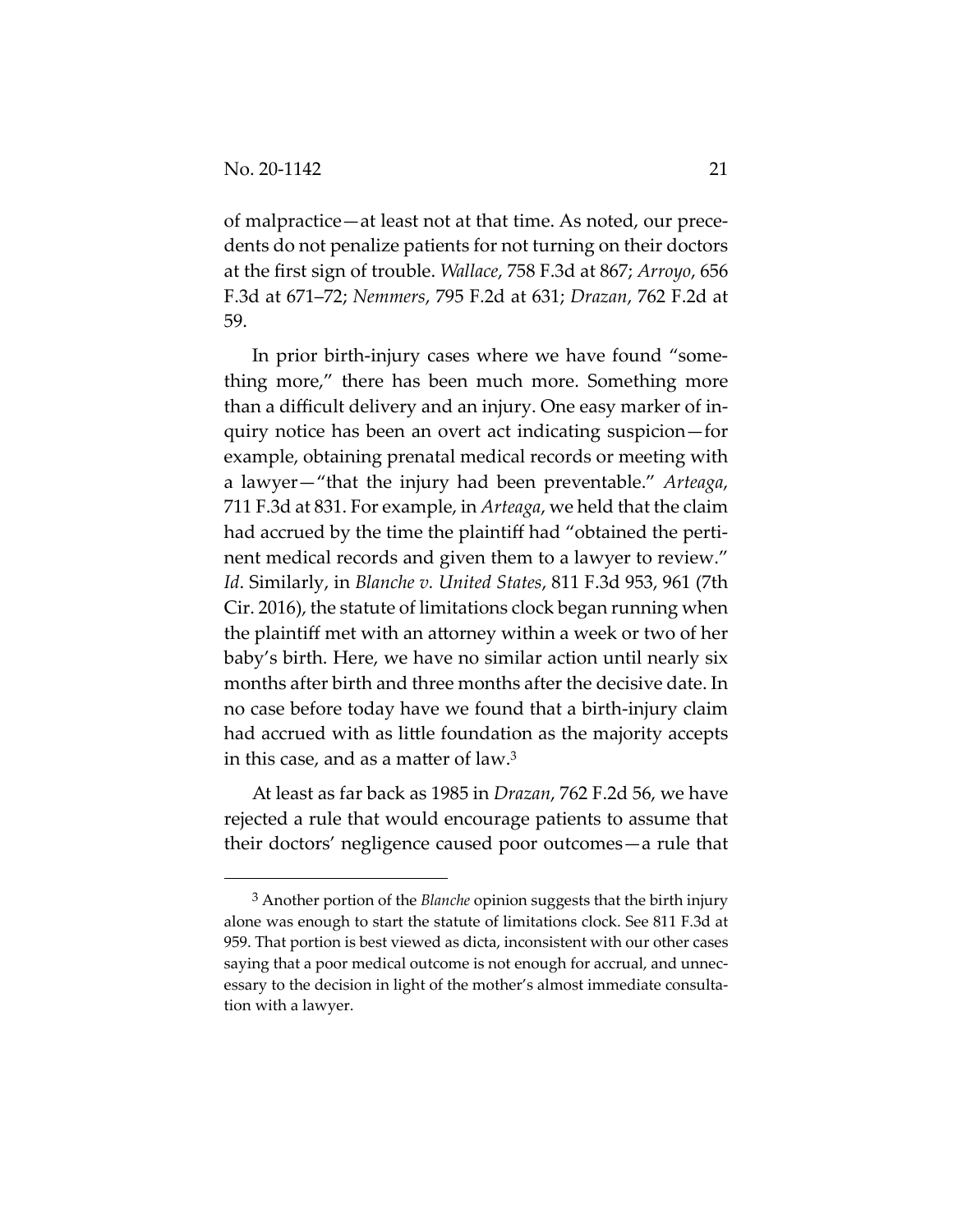would encourage "would-be plaintiffs to engage in paranoid investigations of everyone who has ever provided them with medical care." *Wallace*, 758 F.3d at 867. Patients like Ms. Woodson, twenty-four years old and a first-time mother, should not be penalized for trusting their doctors and seeking their advice and counsel following a difficult delivery and an evident injury. Because a reasonable trier of fact could find that Ms. Woodson was not on notice to inquire into the possibility of medical malpractice until after February 19, 2014, I dissent from affirmance of summary judgment for the government. And despite the majority's disclaimers, future plaintiffs and their counsel would be well-advised to take a cautious approach to the FTCA statute of limitations. Today's decision creates a significant risk that the poor medical outcome alone may deemed sufficient to start the statute of limitations clock.

Ms. Woodson's case is frustrating for a second reason. Even under the majority's view of the accrual of her claims, Ms. Woodson still consulted her medical malpractice lawyer more than a year and a half before the FTCA's two-year limit expired. At least with the benefit of hindsight, it appears that her lawyer had ample time to look into the possibility that Dr. Ramsey might have been covered by the FTCA in delivering P.W.

Plaintiffs' attorney took a timely, critical step under Indiana law on December 18, 2014, just after P.W.'s first birthday, by filing a proposed malpractice complaint with the Indiana Department of Insurance. The department administers the review of such claims before a complaint may be filed in court against a covered provider. The proposed complaint was filed and served about a year before the FTCA statute of limitations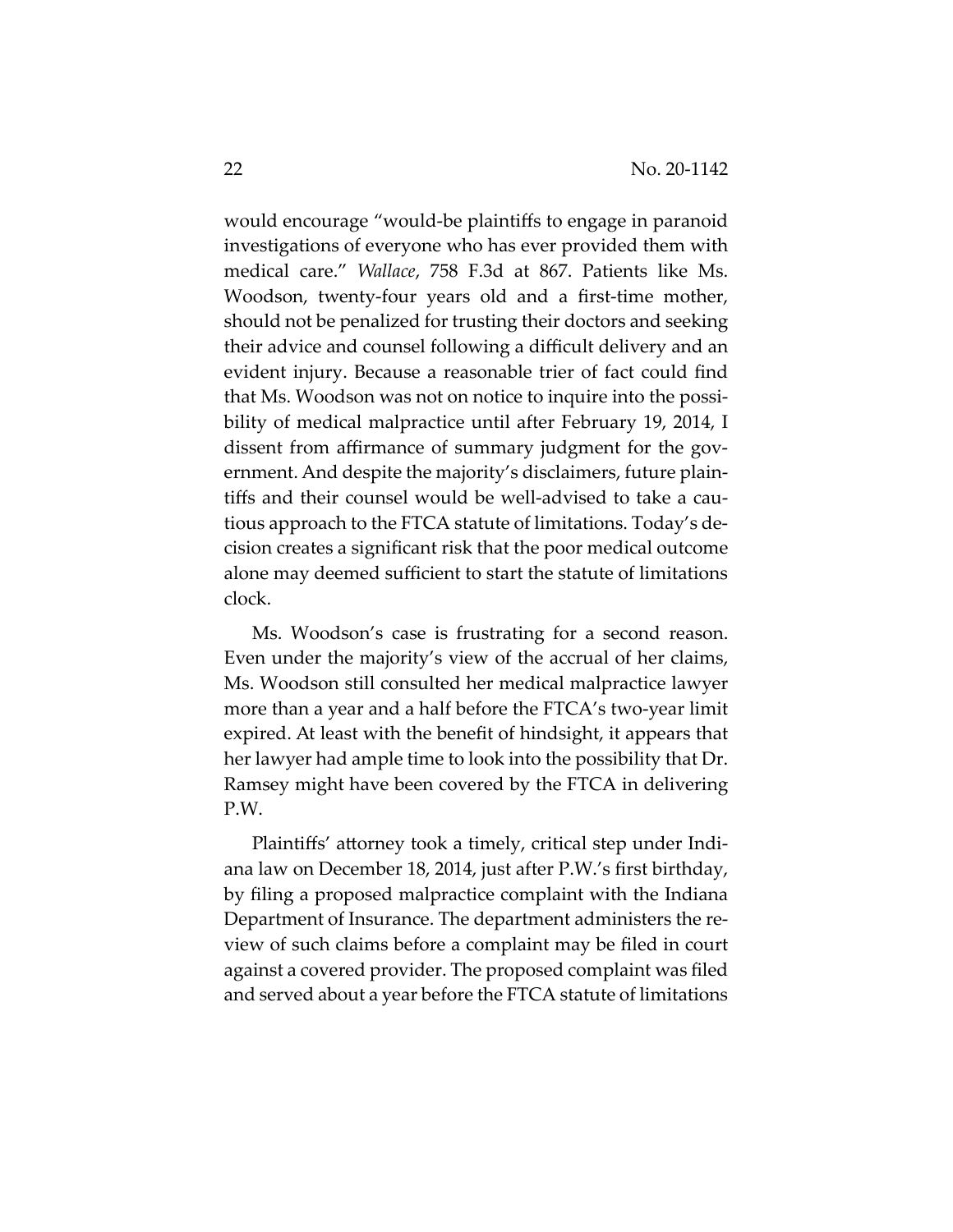expired. What the attorney did not do was figure out that Dr. Ramsey might have been negligent *while acting as an agent of the federal government*, so that a claim under the FTCA would need to be served within two years of accrual "shortly after" the December 7, 2013 birth.4

This case highlights some procedural traps for a medical malpractice plaintiff and her lawyer. Dr. Ramsey's working situations epitomize the complexity of modern delivery of health care. While he cared for Ms. Woodson, he was wearing as many as ten different figurative hats when he practiced medicine. His resumé and deposition testimony indicate: (a) that he had his own private practice covered by a private insurance company, (b) that he was employed by NorthShore and covered by the FTCA, (c) that he was employed by the State of Illinois (without insurance) and by a hospital in Illinois with another insurer, and (d) that he was a staff physician for at least four hospitals in northwest Indiana and (e) that he was a volunteer at four or five other institutions. To complicate matters more, Dr. Ramsey testified that his insurance coverage and authority under Indiana and Illinois may have been limited to gynecology, without obstetrics, and that although his private website listed obstetrics as a specialty, that was a mistake.

We must assume for now that Dr. Ramsey was negligent in delivering P.W. But it matters, and matters a lot, whether

<sup>4</sup> Plaintiffs have offered evidence that (a) shortly after the proposed complaint was filed with the state agency, Dr. Ramsey, his private insurer, and the Office of the United States Attorney all recognized that the FTCA could apply, but (b) none told plaintiffs' attorney or even hinted at that possibility until it was too late for him to file a timely complaint according to the district court's and possibly the majority's analyses.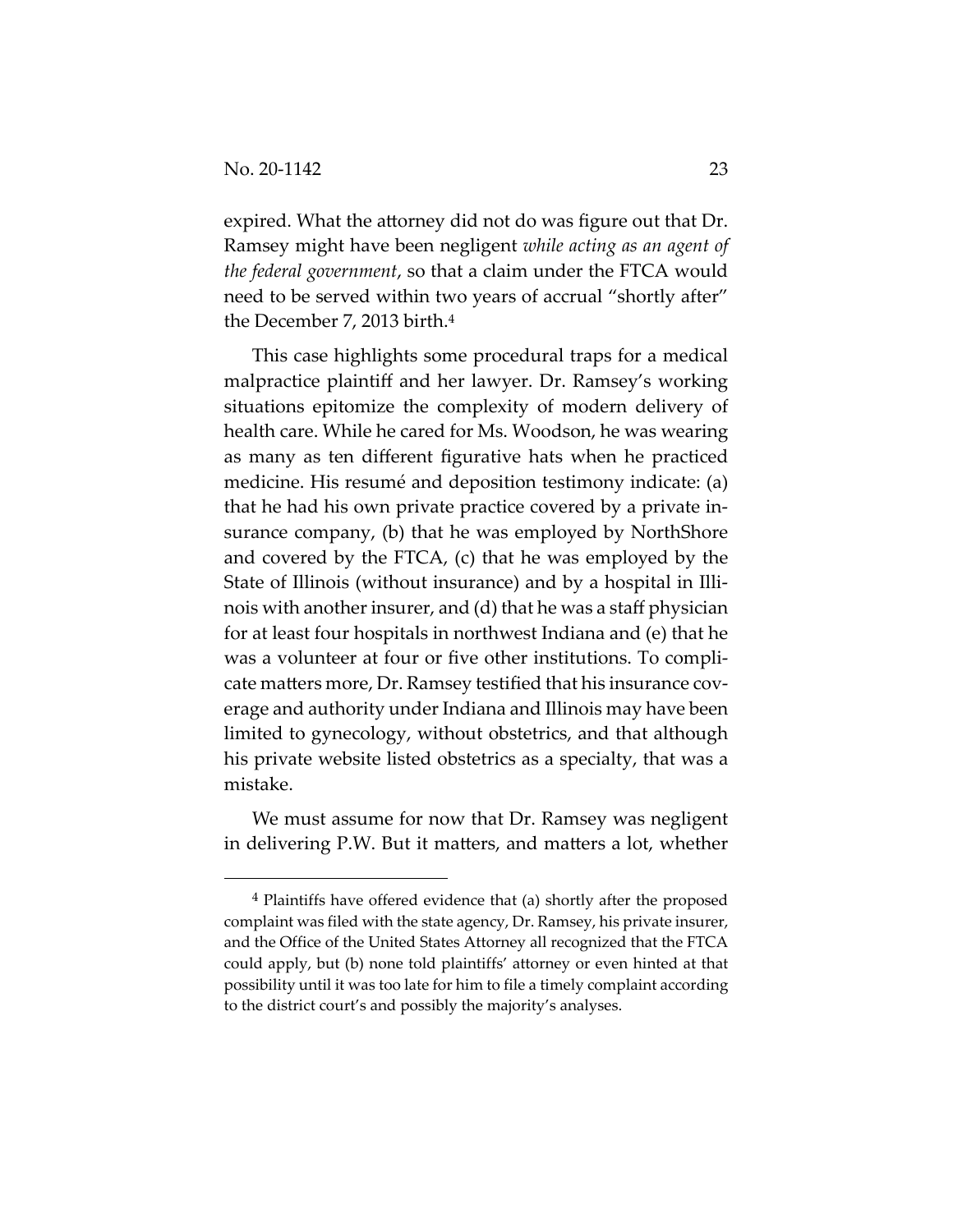he was negligent as an employee or agent of a federal community health clinic, as a private practitioner, or as a member of the medical staff of the still-anonymous hospital where P.W. was born, or perhaps as two or all three. That threshold question may require a trial to answer. The answer may determine the right procedures, the right forum(s), the choice of the governing law, and the available insurance and damages.

I agree with the majority that plaintiffs' attorney could have and should have ascertained well before the two-year period expired that in caring for Ms. Woodson and her baby, Dr. Ramsey might have been covered at least in part under the FTCA. The attorney should have recognized that Dr. Ramsey treated Ms. Woodson before the birth at NorthShore, that NorthShore's website had a logo with the label "Community Health Center FQHC," and that NorthShore's website listed Dr. Ramsey as one of its doctors. Even if the attorney was briefly led astray by Dr. Ramsey's and the anonymous hospital's status under the Indiana Department of Insurance process, he had time to realize that the state malpractice processes might not cover all possibilities and to correct course. That did not happen. We do not yet know what the final consequences will be for plaintiffs, their lawyer, and the defendants.

In this vague and complex area of law, the stakes are high. As we said in *Arteaga*: "No physician, clinic, hospital, or other medical provider is required to provide patients with detailed instructions on how to sue the provider for malpractice." 711 F.3d at 834. Plaintiffs' lawyers must educate themselves on the relevant statutes of limitations, public health databases, and case law—both federal and state. See *Blanche*, 811 F.3d at 962; *Arteaga*, 711 F.3d at 834–35. If they do not, their clients may be left with no recourse against a negligent doctor so that they